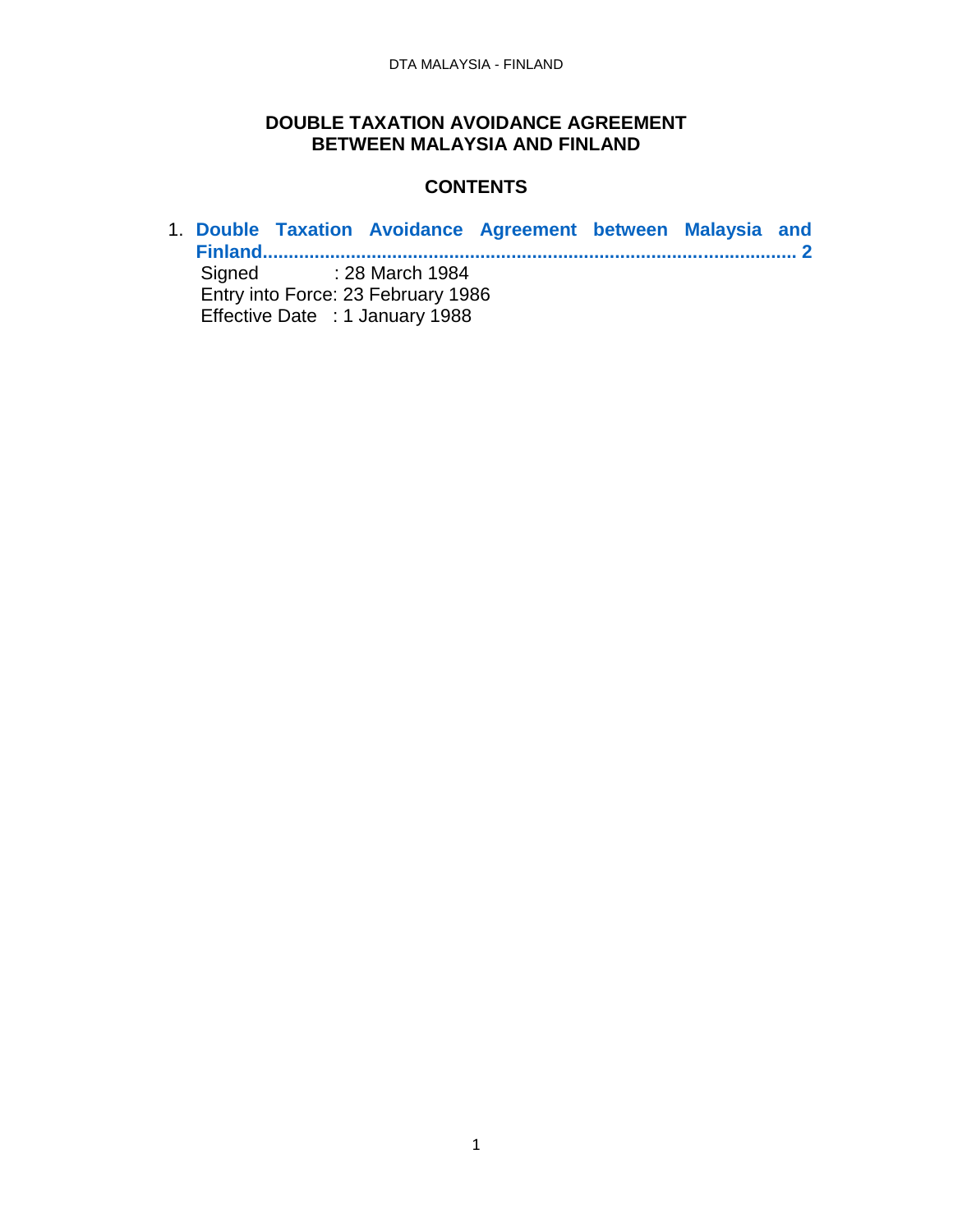P.U. (A) 353/1984 Signed: 28 March 1984 Effective Date: 1 January 1988

#### **AGREEMENT BETWEEN THE GOVERNMENT OF MALAYSIA AND THE GOVERNMENT OF FINLAND FOR THE AVOIDANCE OF DOUBLE TAXATION AND THE PREVENTION OF FISCAL EVASION WITH RESPECT TO TAXES ON INCOME.**

The Government of Malaysia and the Government of Finland, desiring to conclude an Agreement for the avoidance of double taxation and the prevention of fiscal evasion with respect to taxes on income, have agreed as follows:

#### Article 1 **PERSONAL SCOPE**

This Agreement shall apply to persons who are residents of one or both of the Contracting States.

## Article 2 **TAXES COVERED**

- 1. The existing taxes to which this Agreement shall apply are:
	- (a) in Finland:
		- (i) the state income tax;
		- (ii) the communal tax;
		- (iii) the sailors' tax; and
		- (iv) the tax withheld at source from non-residents' income;

(hereinafter referred to as "Finnish tax");

- (b) in Malaysia:
	- (i) the income tax and the excess profit tax;
	- (ii) the supplementary income taxes, that is, the tin profits tax, the development tax and the timber profits tax; and
	- (iii) the petroleum income tax;

(hereinafter referred to as "Malaysian tax").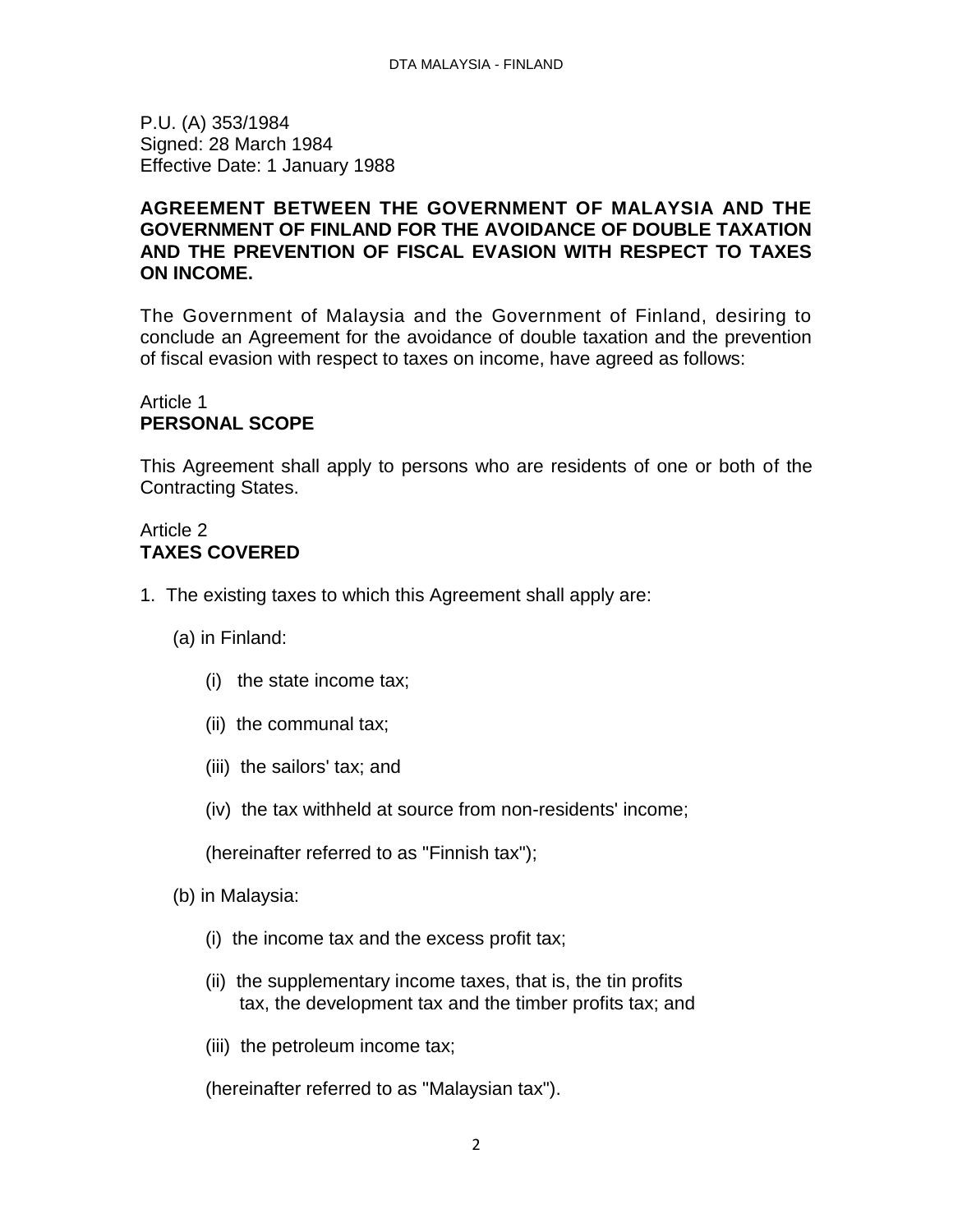2. The Agreement shall apply also to any identical or substantially similar taxes which are imposed after the date of signature of the Agreement in addition to, or in place of, the existing taxes. The competent authorities of the Contracting States shall notify each other of significant changes which have been made in their respective taxation laws relating to the taxes to which the Agreement applies.

#### Article 3 **GENERAL DEFINITIONS**

1. For the purposes of this Agreement, unless the context otherwise requires:

- (a) the term "Finland" means the Republic of Finland and, when used in a geographical sense, means the territory of the Republic of Finland, and any area adjacent to the territorial waters of the Republic of Finland within which, under the laws of Finland and in accordance with international law, the rights of Finland with respect to the exploration and exploitation of the natural resources, whether living or non-living, of the sea-bed and sub-soil and the superjacent waters, may be exercised;
- (b) the term "Malaysia" means the Federation of Malaysia and includes any area adjacent to the territorial waters of Malaysia which, in accordance with international law, has been or may hereafter be designated under the laws of Malaysia concerning the Continental Shelf as an area within which the rights of Malaysia with respect to the exploration and exploitation of natural resources, whether living or non-living, of the seabed and sub-soil and the superjacent waters, may be exercised;
- (c) the terms "Contracting State", "one of the Contracting States" and "other Contracting State" mean Finland or Malaysia, as the context requires;
- (d) the term "person" includes an individual, a company and any other body of persons which is treated as a person for tax purposes;
- (e) the term "company" means any body corporate or any entity which is treated as a body corporate or a company for tax purposes;
- (f) the terms "enterprise of a Contracting State" and "enterprise of the other Contracting State" mean respectively an enterprise carried on by a resident of a Contracting State and an enterprise carried on by a resident of the other Contracting State;
- (g) the term "tax" means Finnish tax or Malaysian tax, as the context requires;
- (h) the term "national" means: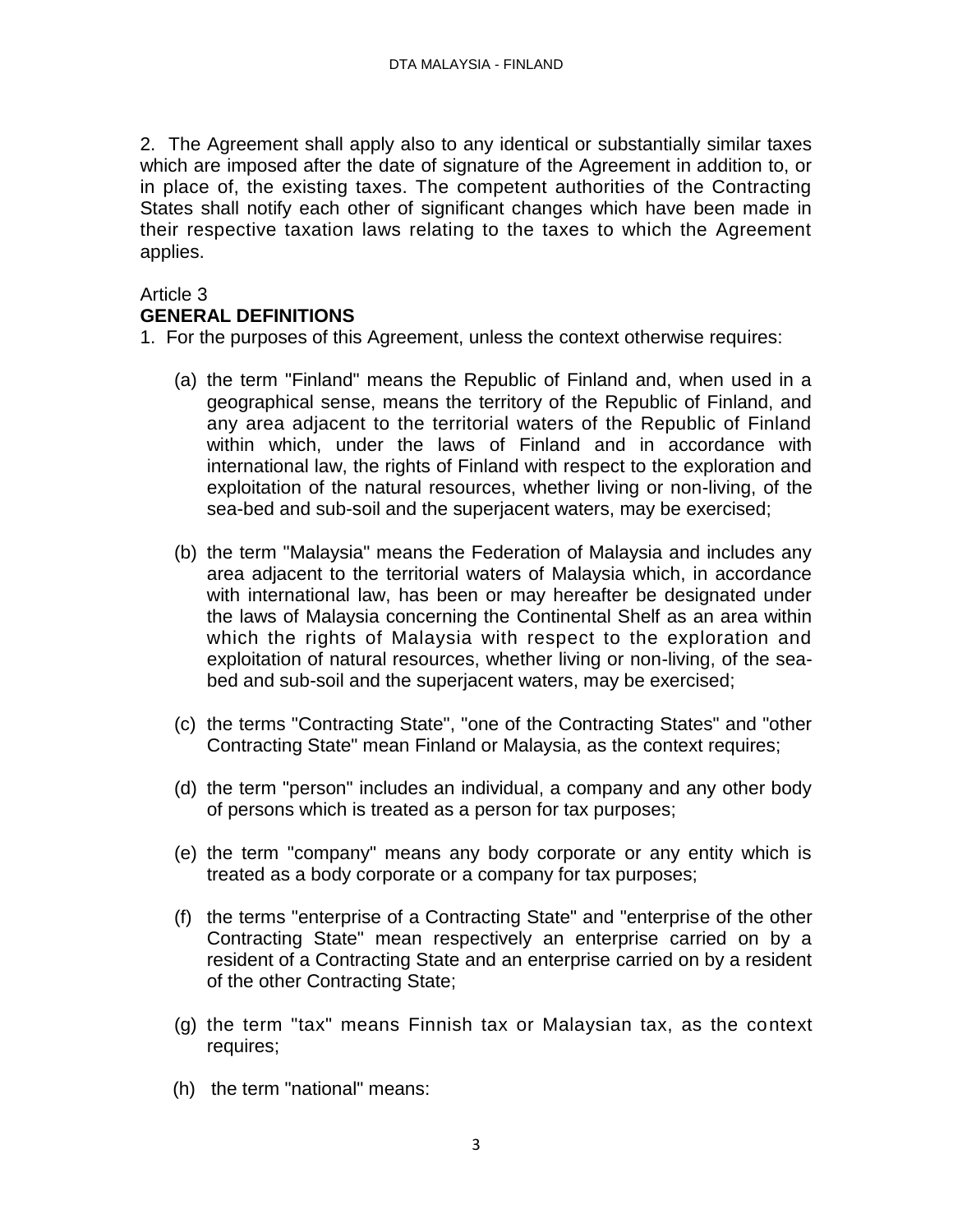- (i) in respect of Finland, any individual possessing the nationality of Finland, and any legal person, partnership and association deriving its status as such from the laws in force in Finland;
- (ii) in respect of Malaysia, all individuals who are citizens of Malaysia and all legal persons, associations and other entities deriving their status as such from the laws in force in Malaysia;
- (i) the term "international traffic" means any transport by a ship or aircraft operated by an enterprise which has its place of effective management in a Contracting state, except when the ship or aircraft is operated solely between places in the other Contracting State;
- (j) the term "competent authority" means:
	- (i) in Finland, the Ministry of Finance or its authorized representative; and
	- (ii) in Malaysia, the Minister of Finance or his authorized representative.

2. As regards to application of the Agreement by a Contracting State any term not defined therein shall, unless the context otherwise requires, have the meaning which it has under the laws of that State concerning the taxes to which the Agreement applies.

#### Article 4 **RESIDENCE**

- 1. For the purposes of this Agreement, a person is a resident of a Contracting State:
	- (a) in the case of Finland, if the person is resident in Finland for the purposes of Finnish tax; and
	- (b) in the case of Malaysia, if the person is resident in Malaysia for the purposes of Malaysian tax.

2. Where by reason of the provisions of paragraph 1 of this Article an individual is a resident of both Contracting States, then his status shall be determined as follows:

(a) he shall be deemed to be a resident of the State in which he has a permanent home available to him; if he has a permanent home available to him in both States, he shall be deemed to be a resident of the State with which his personal and economic relations are closer (centre of vital interests);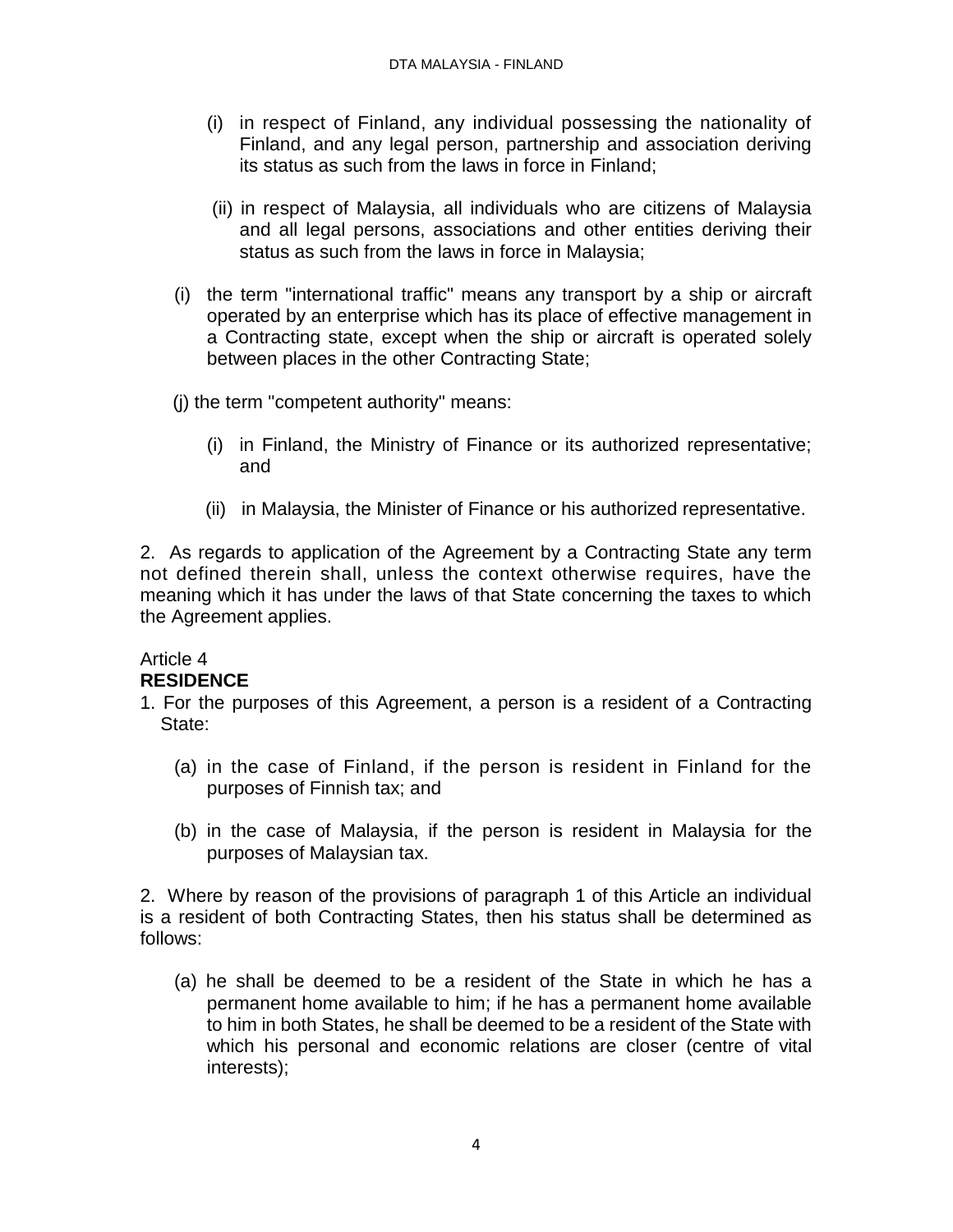- (b) if the State in which he has his centre of vital interests cannot be determined, or if he has not a permanent home available to him in either State, he shall be deemed to be a resident of the State in which he has an habitual abode;
- (c) if he has an habitual abode in both States or in neither of them, he shall be deemed to be a resident of the State of which he is a national;
- (d) if he is a national of both States or of neither of them, the competent authorities of the Contracting States shall settle the question by mutual agreement.

3. Where by reason of the provisions of paragraph 1 of this Article a person other than an individual is a resident of both Contracting States, then it shall be deemed to be a resident of the State in which its place of effective management is situated.

# Article 5

## **PERMANENT ESTABLISHMENT**

1. For the purposes of this Agreement, the term "permanent establishment" means a fixed place of business through which the business of an enterprise is wholly or partly carried on.

- 2. The term "permanent establishment" includes especially:
	- (a) a place of management;
	- (b) a branch;
	- (c) an office;
	- (d) a factory;
	- (e) a workshop;
	- (f) a mine, an oil or gas well, a quarry or any other place of extraction of natural resources including timber or other forest produce; and
	- (g) a farm or plantation.

3. A building site or construction, installation or assembly project constitutes a permanent establishment only if it lasts more than six months.

4. An enterprise shall not be deemed to have a permanent establishment merely by reason of: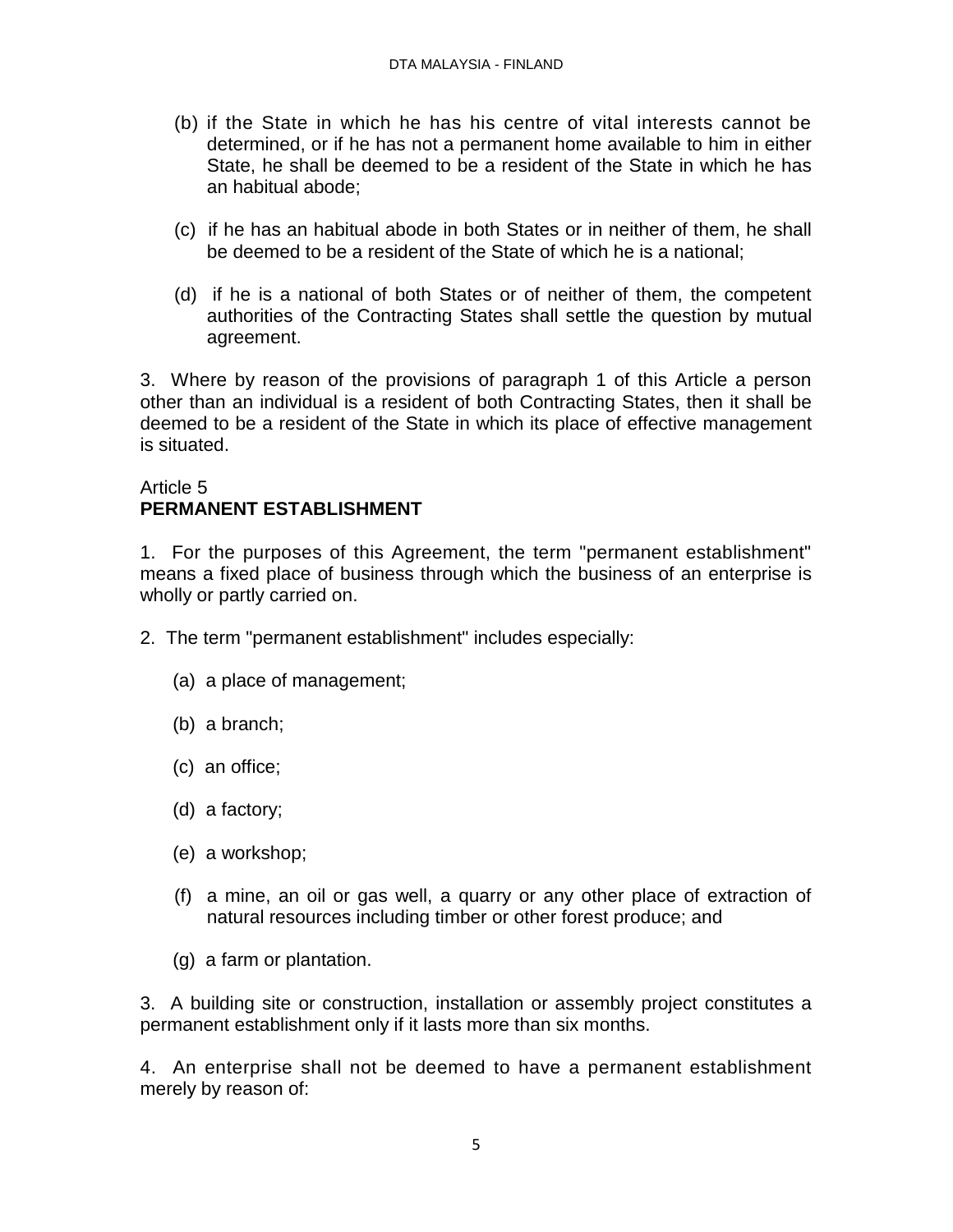- (a) the use of facilities solely for the purpose of storage, display or delivery of goods or merchandise belonging to the enterprise;
- (b) the maintenance of a stock of goods or merchandise belonging to the enterprise solely for the purpose of storage, display or delivery;
- (c) the maintenance of a stock of goods or merchandise belonging to the enterprise solely for the purpose of processing by another enterprise;
- (d) the maintenance of a fixed place of business solely for the purpose of purchasing goods or merchandise or of collecting information, for the enterprise;
- (e) the maintenance of a fixed place of business solely for the purpose of activities which have a preparatory or auxiliary character for the enterprise, such as advertising or scientific research.

5. An enterprise shall be deemed to have a permanent establishment in a Contracting State and to carry on business through that permanent establishment if:

- (a) it carries on supervisory activities in that State for more than six months in connection with a building site, or a construction, installation or assembly project which is being undertaken in that State; or
- (b) substantial equipment is being used in that State by, for or under contract with the enterprise.

6. A person acting in a Contracting State on behalf of an enterprise of the other Contracting State (other than an agent of an independent status to whom paragraph 7 applies) shall be deemed to be a permanent establishment of that enterprise in the first-mentioned State if:

- (a) he has, and habitually exercises in that State, an authority to conclude contracts on behalf of the enterprise, unless his activities are limited to the purchase of goods or merchandise for the enterprise; or
- (b) he maintains in that State a stock of goods or merchandise belonging to the enterprise from which he habitually fills orders on behalf of the enterprise; or
- (c) he manufactures or processes in that State for the enterprise goods or merchandise belonging to the enterprise.

7. An enterprise shall not be deemed to have a permanent establishment in a Contracting State merely because it carries on business in that State through a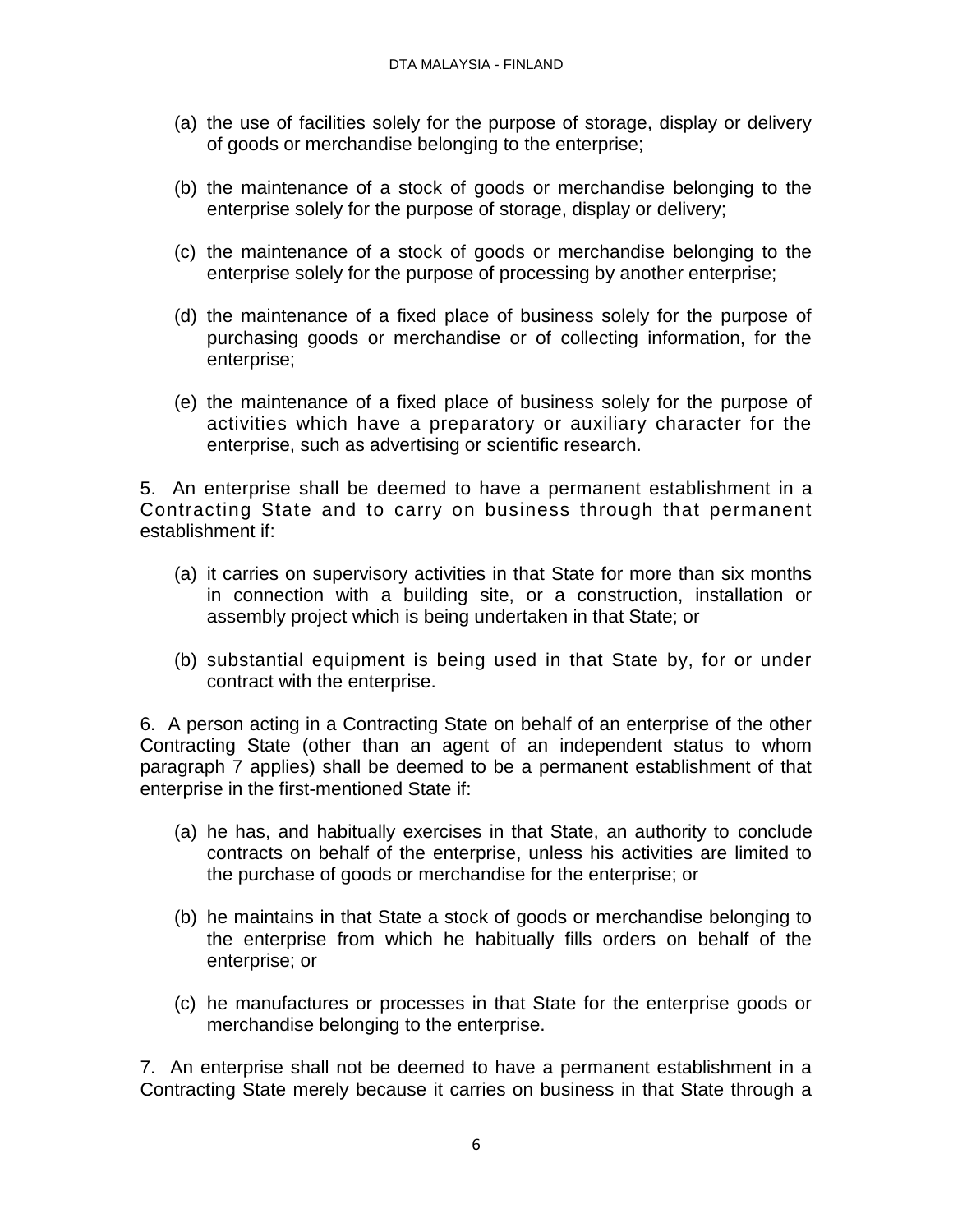broker, general commission agent or any other agent of an independent status, provided that such a person is acting in the ordinary course of his business as such a broker or agent.

8. The fact that a company which is a resident of a Contracting State controls or is controlled by a company which is a resident of the other Contracting State, or which carries on business in that other State (whether through a permanent establishment or otherwise), shall not of itself constitute either company a permanent establishment of the other.

#### Article 6

## **INCOME FROM IMMOVABLE PROPERTY**

1. Income derived by a resident of a Contracting State from immovable property (including income from agriculture or forestry) situated in the other Contracting State may be taxed in that other State.

2. The term "immovable property" shall have the meaning which it has under the law of the Contracting State in which the property is situated. The term shall in any case include property accessory to immovable property, livestock and equipment used in agriculture and forestry, rights to which the provisions of general law respecting landed property apply, usufruct of immovable property and rights to variable or fixed payments as consideration for the working of, or the right to work, mineral deposits, oil or gas wells, quarries and other places of extraction of natural resources or of timber or other forest produce. Ships, boats and aircraft shall not be regarded as immovable property.

3. The provisions of paragraph 1 of this Article shall apply to income derived from the direct use, letting, or use in other form of immovable property.

4. Where the ownership of shares or other corporate rights in a company entitles the owner of such shares or corporate rights to the enjoyment of immovable property held by the company, the income from the direct use, letting, or use in any other form of such right to enjoyment may be taxed in the Contracting State in which the immovable property is situated.

5. The provisions of paragraphs 1 and 3 of this Article shall also apply to the income from immovable property of an enterprise and to income from immovable property used for the performance of professional services.

6. The provisions of paragraph 4 of this Article shall also apply to the income from a right of enjoyment referred to in that paragraph of an enterprise and to income from such right of enjoyment used for the performance of professional services.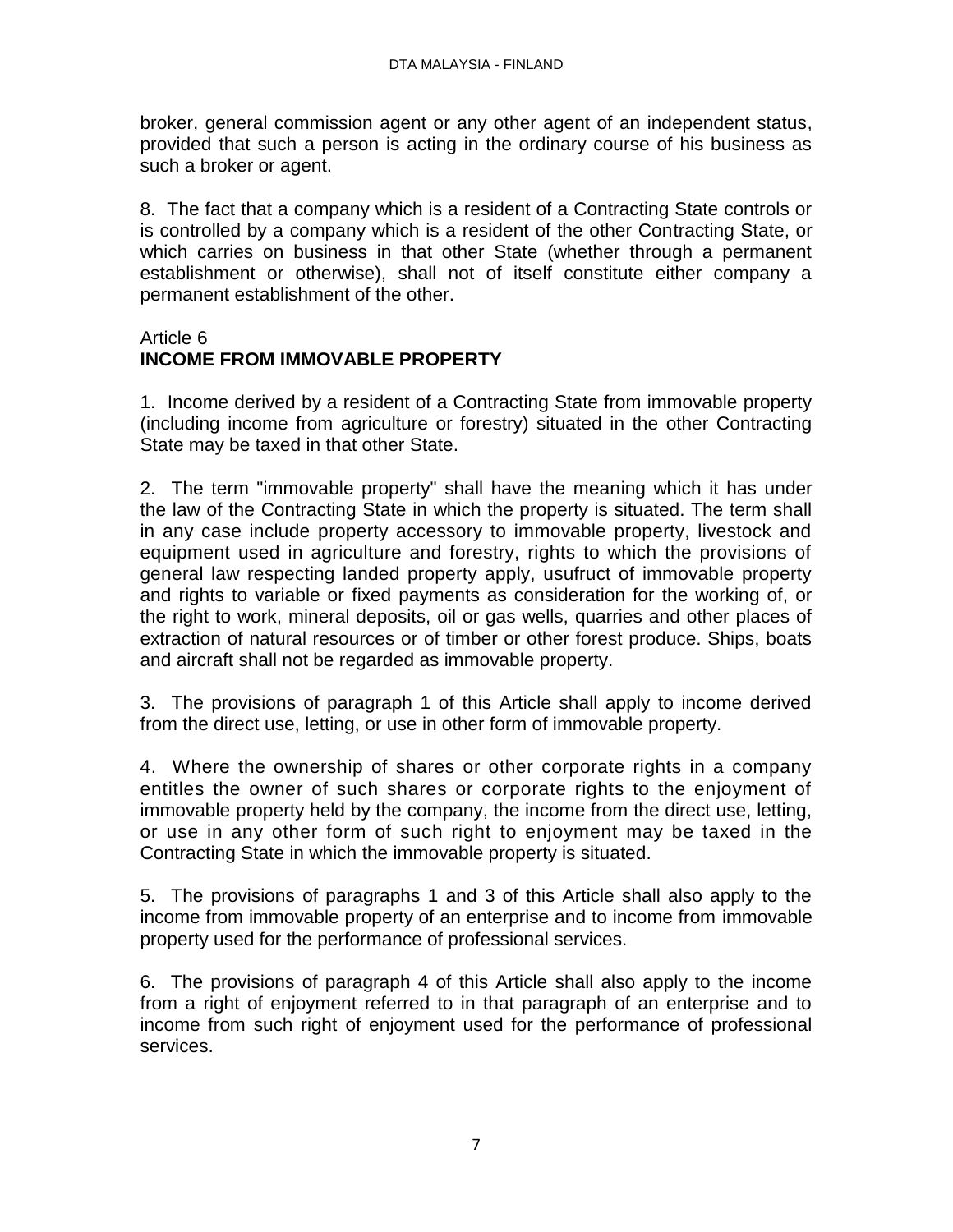#### Article 7 **BUSINESS INCOME**

1. The income of an enterprise of a Contracting State shall be taxable only in that State unless the enterprise carries on business in the other Contracting State through a permanent establishment situated therein. If the enterprise carries on business as aforesaid, the income of the enterprise may be taxed in the other State but only so much of it as is attributable to that permanent establishment.

2. Subject to the provisions of paragraph 3 of this Article, where an enterprise of a Contracting State carries on business in the other Contracting State through a permanent establishment situated therein, there shall in each Contracting State be attributed to that permanent establishment the income which it might be expected to make if it were a distinct and separate enterprise engaged in the same or similar activities under the same or similar conditions and dealing wholly independently with the enterprise of which it is a permanent establishment.

3. In determining the income of a permanent establishment, there shall be allowed as deductions expenses of the enterprise, being expenses (including executive and general administrative expenses) which are reasonably connected with the permanent establishment and which would be deductible if the permanent establishment were an independent entity that incurred those expenses, whether incurred in the Contracting State in which the permanent establishment is situated or elsewhere.

4. No income shall be attributed to a permanent establishment by reason of the mere purchase by that permanent establishment of goods or merchandise for the enterprise.

5. If the information available to the competent authority of a Contracting State is inadequate to determine the income to be attributed to the permanent establishment of an enterprise, nothing in this Article shall affect the application of any law of that State relating to the determination of the tax liability of a person by the exercise of a discretion or the making of an estimate by the competent authority, provided that law shall be applied, so far as the information available to the competent authority permits, in accordance with the principles of this Article.

6. For the purposes of the preceding paragraphs, the income to be attributed to the permanent establishment shall be determined by the same method year by year unless there is good and sufficient reason to the contrary.

7. Where income includes any item of income which is dealt with separately in another Article of the Agreement, the provisions of that other Article, (except where otherwise provided in that Article) shall not be affected by the provisions of this Article.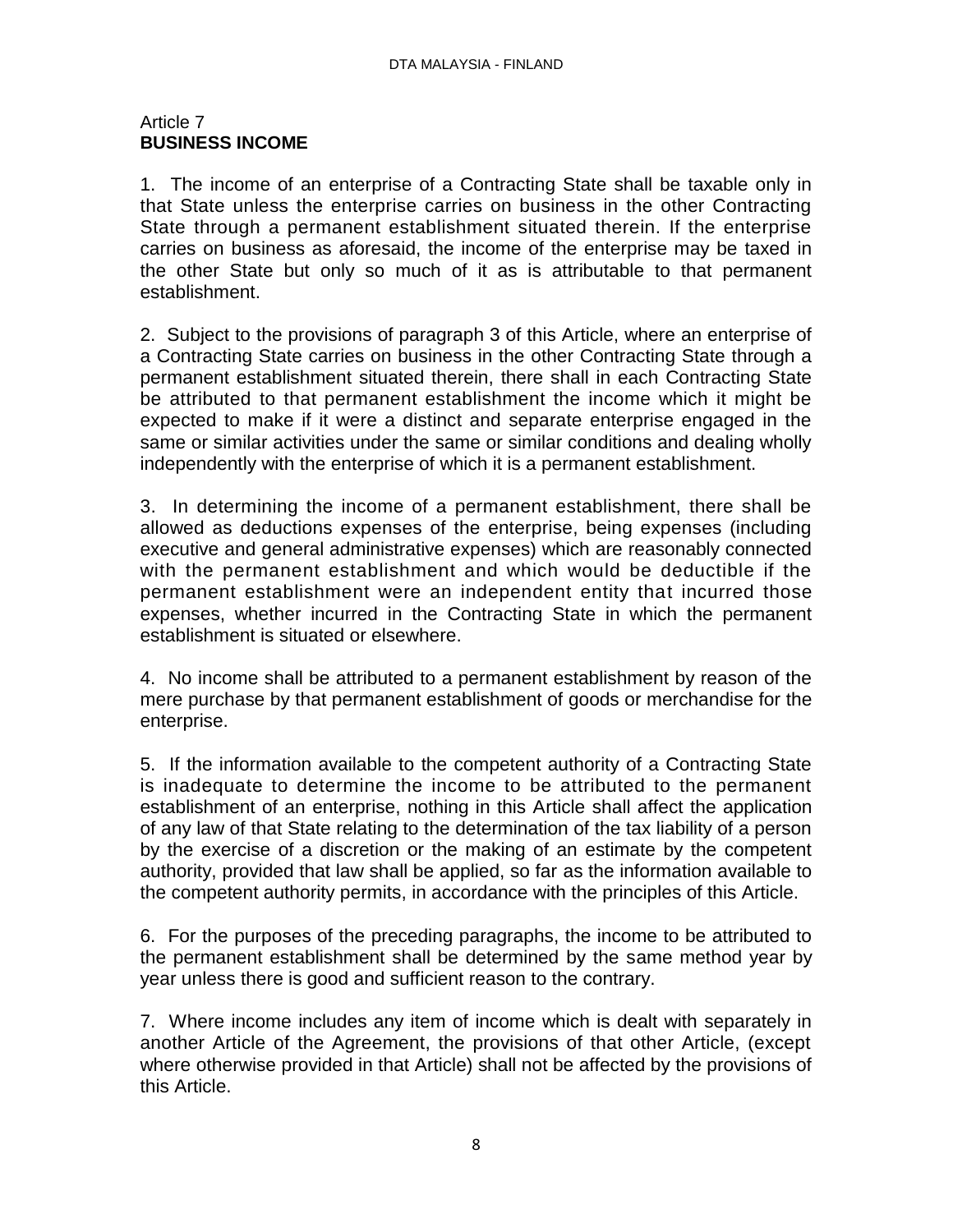#### Article 8 **SHIPPING AND AIR TRANSPORT**

1. Income derived by an enterprise of a Contracting State from the operation of ships or aircraft in international traffic shall be taxable only in that State.

2. Notwithstanding the provisions of paragraph 1 of Article 7, income derived from the operation of ships or aircraft solely between places in a Contracting State may be taxed in that State.

3. The provisions of paragraphs 1 and 2 of this Article shall also apply to income derived by an enterprise of a Contracting State from its participation in a pool, a joint business or in an international operating agency.

#### Article 9 **ASSOCIATED ENTERPRISES**

**Where** 

(a) an enterprise of a Contracting State participates directly or indirectly in the management, control or capital of an enterprise of the other Contracting State, or

(b) the same persons participate directly or indirectly in the management, control or capital of an enterprise of a Contracting State and an enterprise of the other Contracting State, and in either case conditions operate between the two enterprises in their commercial or financial relations which differ from those which would operate between independent enterprises, then any income which, but for those conditions, might have been expected to accrue to one of the enterprises, but, by reason of those conditions, have not so accrued, may be included in the income of that enterprise and taxed accordingly.

#### Article 10 **DIVIDENDS**

1. Dividends paid by a company which is a resident of a Contracting State, being dividends to which a resident of the other Contracting State is beneficially entitled, may be taxed in that other State.

2. However, dividends paid by a company which is a resident of Finland, being dividends to which a resident of Malaysia is beneficially entitled, may also be taxed in Finland and according to the law of Finland, but the tax so charged shall not exceed:

(a) 5 per cent of the gross amount of the dividends if the recipient is a company (other than a partnership) which holds directly at least 10 per cent of the capital of the company paying the dividends;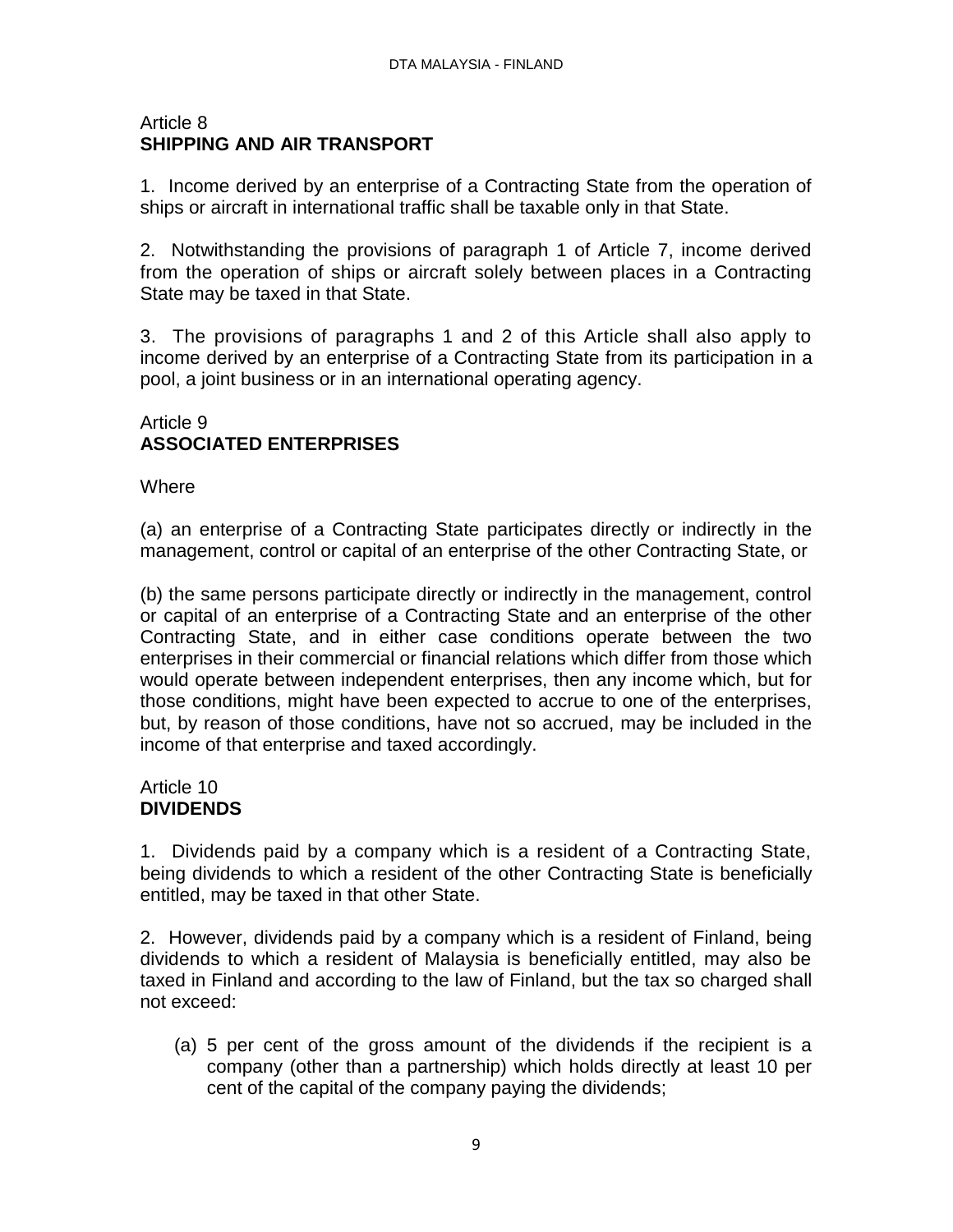(b) 15 per cent of the gross amount of the dividends in all other cases.

3. Dividends paid by a company which is a resident of Malaysia for the purposes of Malaysian tax, being dividends to which a resident of Finland is beneficially entitled, shall be exempt from any tax in Malaysia which is chargeable on dividends in addition to the tax chargeable in respect of the income of the company:

Provided that nothing in this paragraph shall affect the provisions of the Malaysian law under which the tax in respect of a dividend paid by a company resident in Malaysia from which Malaysian tax has been, or has been deemed to be, deducted may be adjusted by reference to the rate of tax appropriate to the Malaysian year of assessment immediately following that in which the dividend was paid.

4. The term "dividends" as used in this Article means income from shares, or other rights, not being debt-claims, participating in profits, as well as income from other corporate rights which is subjected to the same taxation treatment as income from shares by the laws of the State of which the company making the distribution is a resident.

5. Nothing in the foregoing paragraphs of this Article shall affect the taxation of the company in respect of the profits out of which the dividends are paid.

6. The provisions of paragraphs 1, 2 and 3 of this Article shall not apply if the person beneficially entitled to the dividends, being a resident of a Contracting State, carries on business in the other Contracting State, of which the company paying the dividends is a resident, through a permanent establishment situated therein, and the holding by virtue of which the dividends are paid is effectively connected with such permanent establishment. In such a case, the provisions of Article 7 shall apply.

#### Article 11 **INTEREST**

1. Interest arising in a Contracting State, being interest to which a resident of the other Contracting State is beneficially entitled, may be taxed in that other State.

2. However, such interest may also be taxed in the Contracting State in which it arises and according to the law of that State, but the tax so charged shall not exceed 15 per cent of the gross amount of the interest.

3. Notwithstanding the provisions of paragraph 2 of this Article: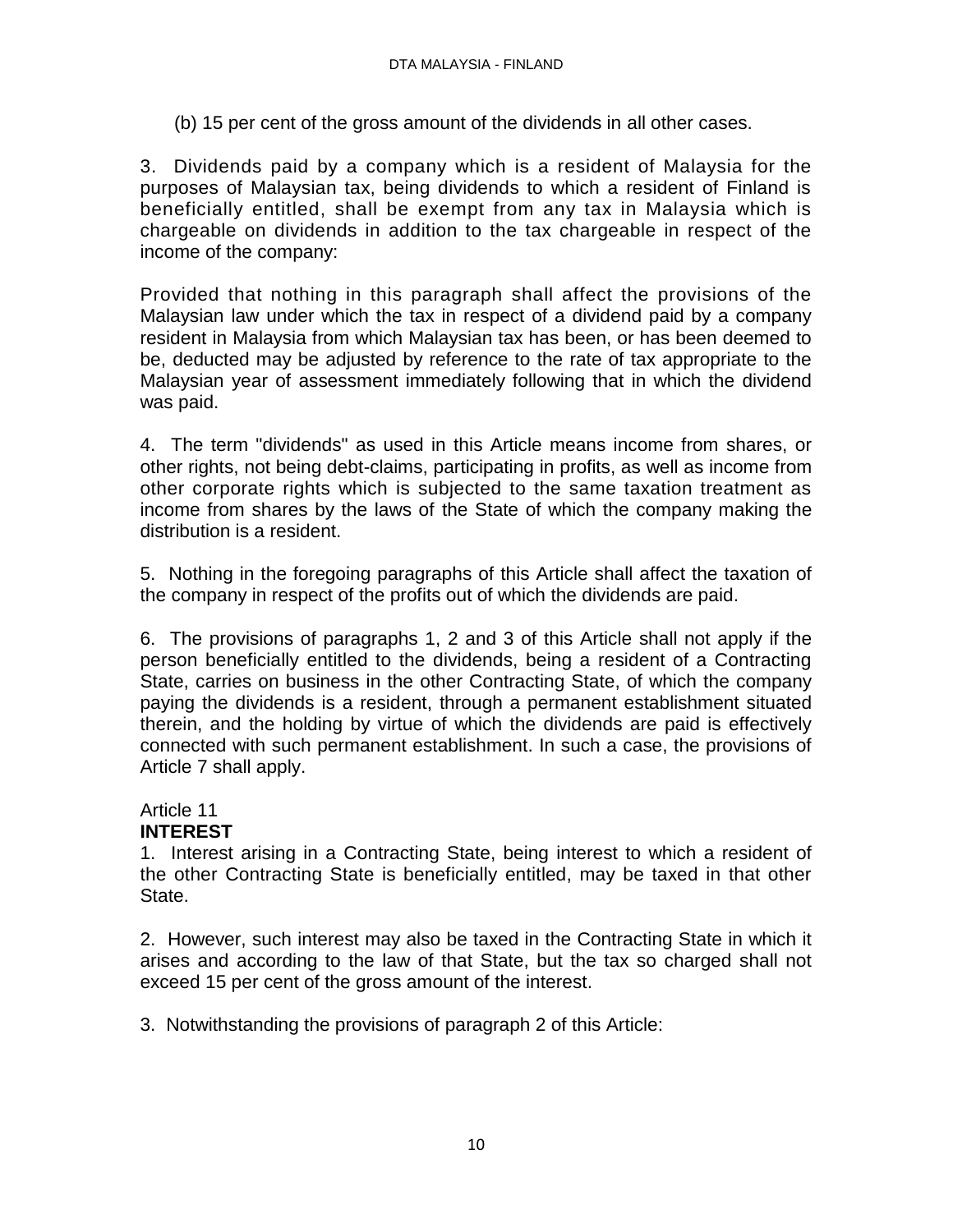- (a) interest to which a resident of Finland is beneficially entitled shall be exempt from Malaysian tax, if the loan or other indebtedness in respect of which the interest is paid is an approved loan or a long-term loan as defined in section 2(1) of the Income Tax Act 1967 of Malaysia (as amended), or if such interest is paid to the Government of Finland, a local authority or a statutory body thereof, or the Finnish Export Credit Limited or the Finnish Fund for Industrial Co-operation Limited, or any institution wholly or mainly owned by the Government of Finland, a local authority or a statutory body thereof, as may be agreed from time to time between the competent authorities of the Contracting States;
- (b) interest to which a resident of Malaysia is beneficially entitled shall be exempt from Finnish tax, if such interest is paid to the Government of Malaysia, a government of a State, a local authority or a statutory body thereof, the Bank Negara Malaysia, or any institution the capital of which is wholly or mainly owned by the Government of Malaysia or a government of a State or a local authority or a statutory body thereof, as may be agreed from time to time between the competent authorities of the Contracting States.

4. The term "interest" in this Article means interest from government securities, or from bonds or debentures, whether or not secured by mortgage and whether or not carrying a right to participate in profits, and from debt claims of every kind as well as other income assimilated to interest by the taxation law of the Contracting State in which the income arises.

5. The provisions of paragraphs 1, 2 and 3 of this Article shall not apply if the person beneficially entitled to the interest, being a resident of a Contracting State, carries on business in the other Contracting State in which the interest arises, through a permanent establishment situated therein, and the debt-claim in respect of which the interest is paid is effectively connected with such permanent establishment. In such a case, the provisions of Article 7 shall apply.

6. Interest shall be deemed to arise in a Contracting State when the payer is that State itself, a political sub-division, a local authority or a statutory body thereof or a resident of that State. Where however, the person paying the interest, whether he is a resident of a Contracting State or not, has in a Contracting State a permanent establishment in connection with which the indebtedness on which the interest is paid was incurred, and such interest is borne by such permanent establishment, then such interest shall be deemed to arise in the State in which the permanent establishment is situated.

7. Where, by reason of a special relationship between the payer and the person beneficially entitled to the interest or between both of them and some other person, the amount of the interest paid, having regard to the debt-claim for which it is paid, exceeds the amount which might be expected to have been agreed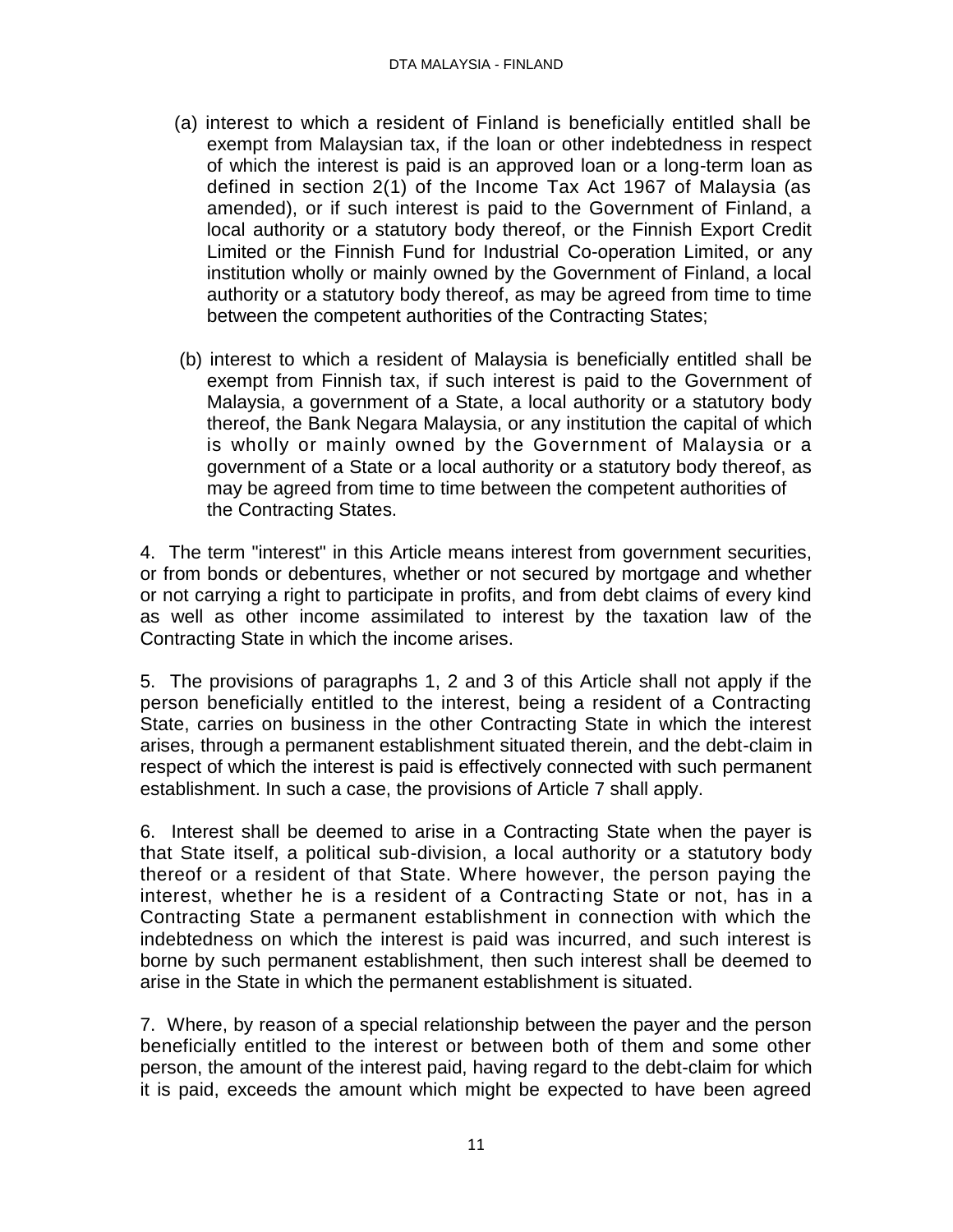upon by the payer and the person so entitled in the absence of such relationship. The provisions of this Article shall apply only to the last-mentioned amount. In that case, the excess part of the payments shall remain taxable according to the law of each Contracting State, due regard being had to the other provisions of this Agreement.

## Article 12 **ROYALTIES**

1. Royalties arising in a Contracting State, being royalties to which a resident of the other Contracting State is beneficially entitled, may be taxed in that other State.

2. However, such royalties may also be taxed in the Contracting State in which they arise and according to the law of that State, but the tax so charged shall not exceed:

- (a) in the case of Finland, 5 per cent of the gross amount of the royalties;
- (b) in the case of Malaysia, 15 per cent of the gross amount of the royalties.

3. Notwithstanding the provisions of paragraph 2 of this Article, approved industrial royalties derived from Malaysia by a resident of Finland who is the beneficial owner thereof shall be exempt from Malaysian tax.

4. The term "royalties" in this Article means payments of any kind to the extent to which they are paid as consideration for:

- (a) the use of, or the right to use, any
	- (i) copyright, patent, design or model, plan, secret formula or process, trade mark, or other like property or right;
	- (ii) industrial, commercial or scientific equipment; or
	- (iii) cinematograph film or tape for radio or television broadcasting;
- (b) the supply of scientific, technical, industrial or commercial knowledge or information;
- (c) the supply of any assistance that is ancillary and subsidiary to, and is furnished as a means of enabling the application or enjoyment of, any such property or right as is mentioned in subparagraph (a)(i), any such equipment as is mentioned in subparagraph (a)(ii), or any such knowledge or information as is mentioned in subparagraph (b).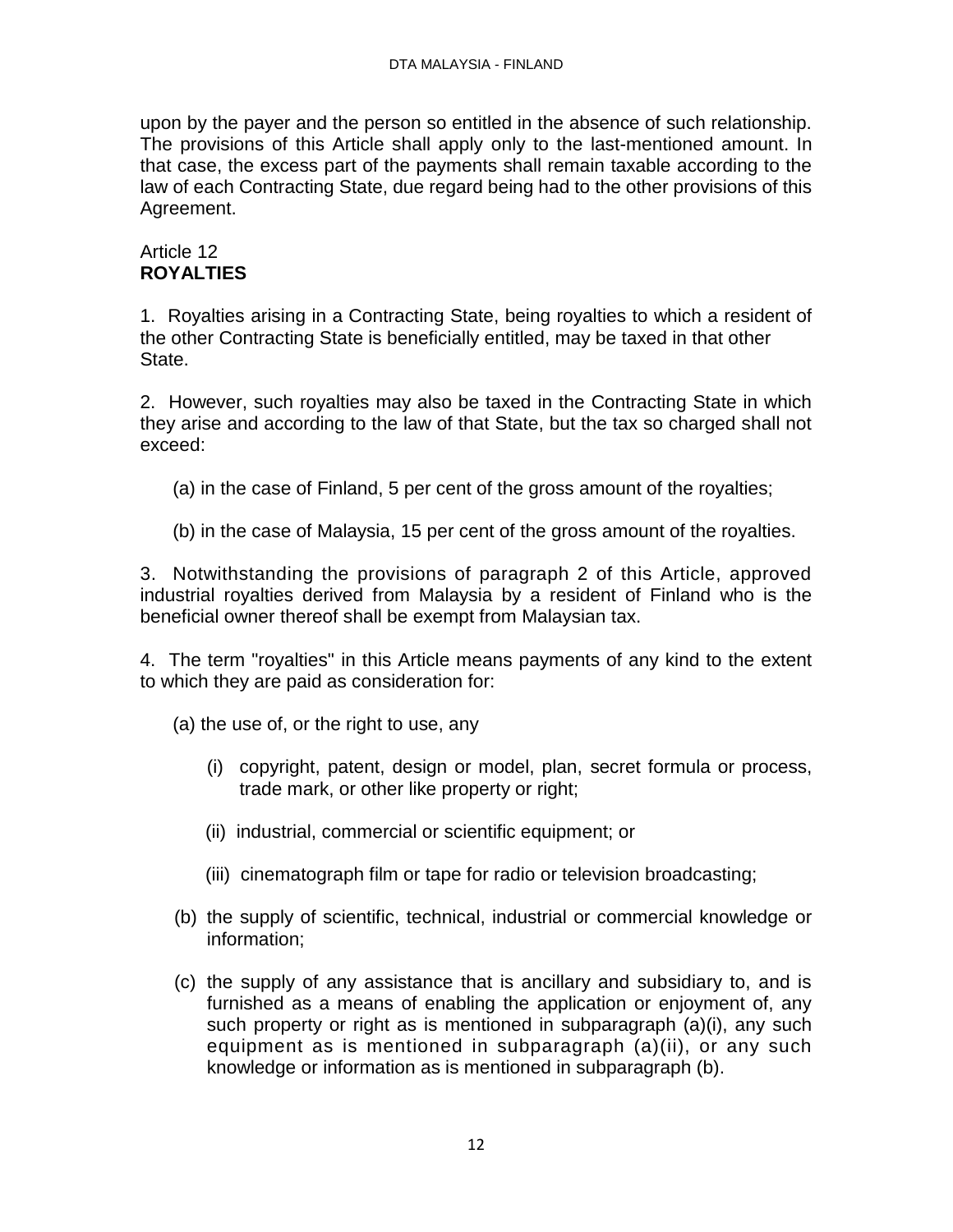5. The term "approved industrial royalties" as used in this Article means royalties as defined in paragraph 4 of this Article which are approved and certified by the competent authority of Malaysia as payable for the purpose of promoting industrial development in Malaysia and which are payable by an enterprise which is wholly or mainly engaged in activities falling within one of the following classes:

- (a) manufacturing, assembling or processing;
- (b) construction, civil engineering or shipbuilding; or
- (c) electricity, hydraulic power, gas or water supply.

6. The provisions of paragraphs 1, 2 and 3 of this Article shall not apply if the person beneficially entitled to the royalties, being a resident of a Contracting State, carries on business in the other Contracting State in which the royalties arise, through a permanent establishment situated therein, and the right or property giving rise to the royalties is effectively connected with such permanent establishment. In such a case, the provisions of Article 7 shall apply.

7. Royalties shall be deemed to arise in a Contracting State when the payer is that State itself, a political sub-division, a local authority or a statutory body thereof or a resident of that State. Where, however, the person paying the royalties, whether he is a resident of a Contracting State or not, has in a Contracting State a permanent establishment in connection with which the liability to pay the royalties was incurred, and such royalties are borne by such permanent establishment, then such royalties shall be deemed to arise in the State in which the permanent establishment is situated.

8. Where, by reason of a special relationship between the payer and the person beneficially entitled to the royalties or between both of them and some other person, the amount of the royalties paid, having regard to the use, right or information for which they are paid, exceeds the amount which would have been agreed upon by the payer and the person so entitled in the absence of such relationship, the provisions of this Article shall apply only to the last-mentioned amount. In that case, the excess part of the royalties paid shall remain taxable according to the law of each Contracting State, due regard being had to the other provisions of this Agreement.

9. Royalties derived by a resident of Finland being royalties that, as film rentals, are subject to the cinematograph film hire duty in Malaysia shall not be liable to Malaysian tax.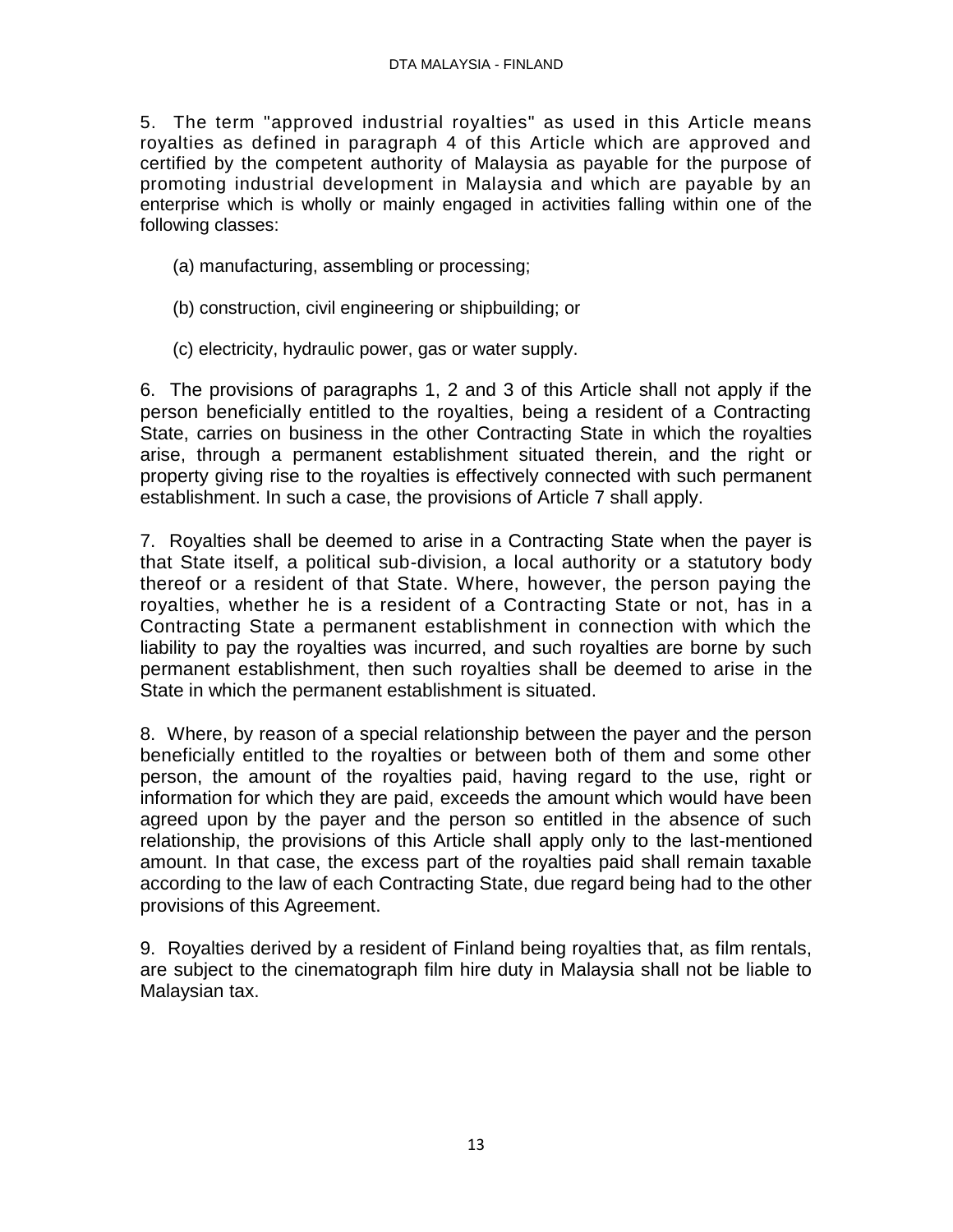#### Article 13 **CAPITAL GAINS**

1. Gains derived by a resident of a Contracting State from the alienation of immovable property referred to in paragraph 2 of Article 6 and situated in the other Contracting State may be taxed in that other State.

2. Gains derived by a resident of a Contracting State from the alienation of shares or other corporate rights referred to in paragraph 4 of Article 6 may be taxed in the Contracting State in which the immovable property held by the company is situated.

#### Article 14 **PERSONAL SERVICES**

1. Subject to Articles 15, 16, 18, 19 and 20, remuneration (other than a pension) derived by an individual who is a resident of a Contracting State in respect of personal (including professional) services shall be taxable only in that State unless the services are performed in the other Contracting State. If the services are so performed, such remuneration as is derived in respect thereof may be taxed in that other State.

2. Notwithstanding the provisions of paragraph 1 of this Article, remuneration (other than a pension) derived by an individual who is a resident of a Contracting State in respect of personal (including professional) services performed in the other Contracting State shall be taxable only in the first-mentioned State if:

- (a) the recipient is present in that other State for a period or periods not exceeding in the aggregate 183 days in the basis year or taxable year, as the case may be;
- (b) the remuneration is paid by, or on behalf of, a person who is not a resident of that other State; and
- (c) the remuneration is not deductible in determining taxable profits of a permanent establishment which that person has in that other State.

3. Notwithstanding the preceding provisions of this Article, remuneration derived in respect of an employment exercised aboard a ship or aircraft operated in international traffic, may be taxed in the Contracting State in which the place of effective management of the enterprise is situated.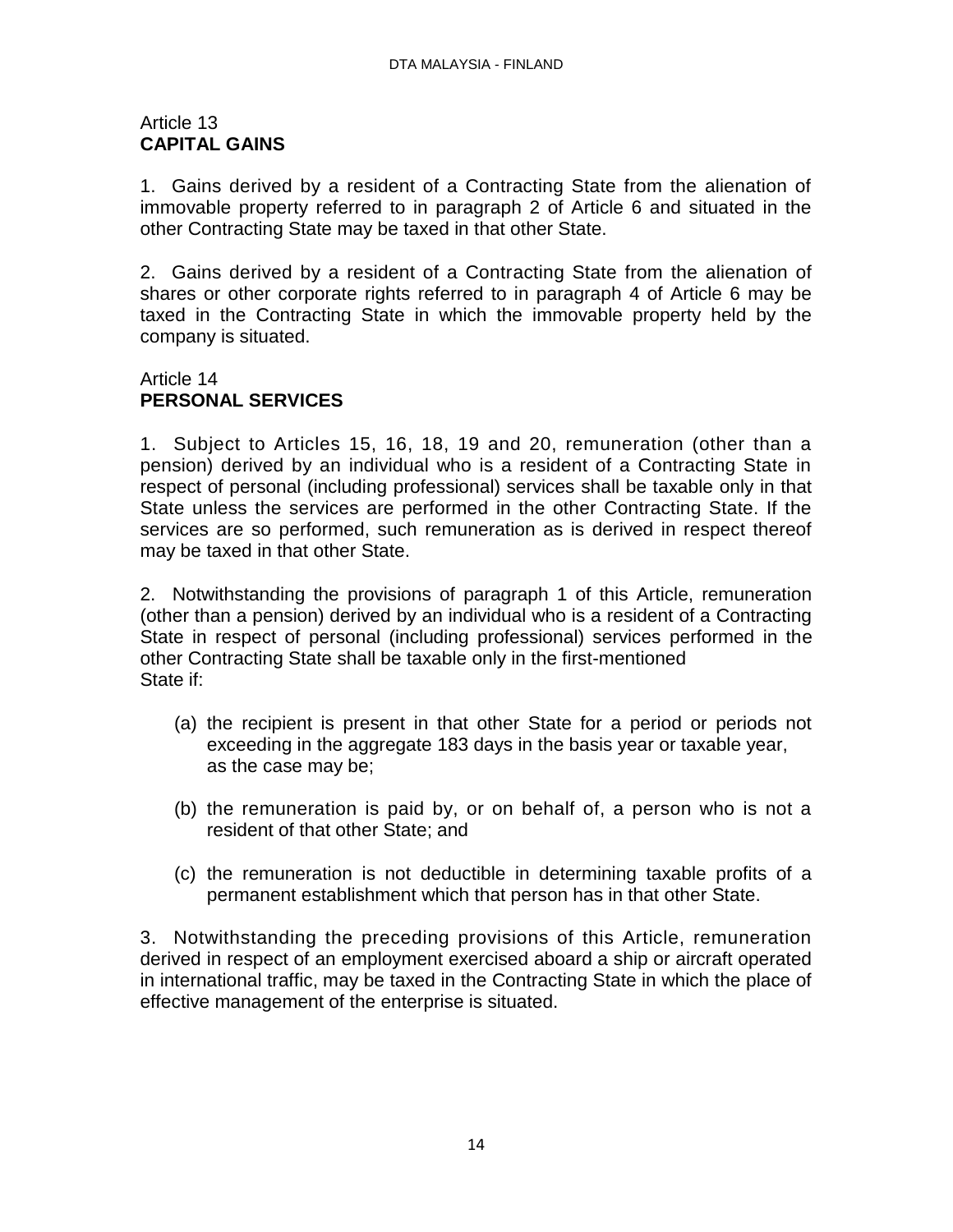#### Article 15 **DIRECTORS' FEES**

Notwithstanding the provisions of Article 14, directors' fees and similar payments derived by a resident of a Contracting State in his capacity as a member of the board of directors or any other similar organ of a company which is a resident of the other Contracting State may be taxed in that other State.

#### Article 16 **ARTISTES AND ATHLETES**

1. Notwithstanding the provisions of Article 14, income derived by a resident of a Contracting State as an entertainer, such as a theatre, motion picture, radio or television artiste or a musician, or as an athlete, from his personal activities as such exercised in the other Contracting State, may be taxed in that other State.

2. Where income in respect of personal activities exercised by an entertainer or an athlete in his capacity as such accrues not to the entertainer or athlete himself but to another person, that income may, notwithstanding the provisions of Articles 7 and 14, be taxed in the Contracting State in which the activities of the entertainer or athlete are exercised.

3. The provisions of paragraphs 1 and 2 of this Article shall not apply to remuneration or income derived from activities exercised in a Contracting State that are directly connected with a visit to that State that is arranged by and is directly or indirectly supported wholly or substantially from the public funds of the other Contracting State, a political sub-division, a local authority or a statutory body thereof.

## Article 17

## **PENSIONS AND ANNUITIES**

1. Any pension (other than a pension of the kind referred to in paragraph 2 of Article 18) or other similar payment or any annuity paid to a resident of a Contracting State shall be taxable only in that State.

2. Notwithstanding the provisions of paragraph 1, pensions and other payments made under the social security legislation of a Contracting State shall be taxable only in that State.

3. The term "annuity" means a stated sum payable periodically at stated times, during life or during a specified or ascertainable period of time, under an obligation to make the payments in return for adequate and full consideration in money or money's worth.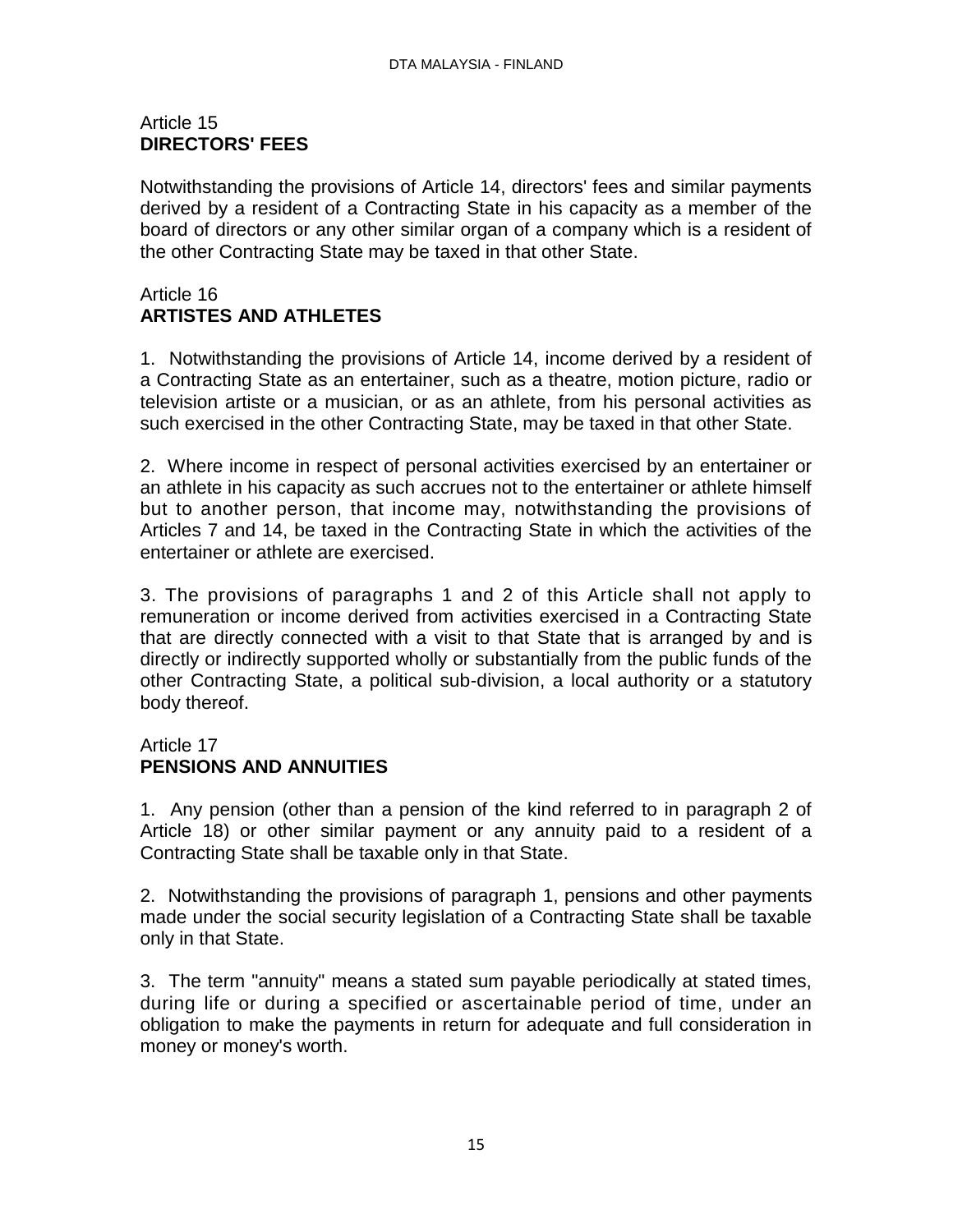#### Article 18 **GOVERNMENT SERVICE**

1. Remuneration, other than a pension or annuity, paid by a Contracting State, a political sub-division, a local authority or a statutory body thereof to an individual in respect of services rendered to that State, sub-division, authority or body shall be taxable only in that State. However, such remuneration shall be taxable only in the Contracting State of which the individual is a resident if the services are rendered in that State and the individual:

- (a) is a national of that State; or
- (b) did not become a resident of that State solely for the purpose of rendering the services.

2. Any pension paid by, or out of funds created by, a Contracting State, a political sub-division, a local authority or a statutory body thereof to an individual in respect of services rendered to that State, sub-division, authority or body shall be taxable only in that State.

3. Notwithstanding the provisions of paragraph 1 and 2 of this Article, the provisions of Articles 14, 15 and 17 shall apply to remuneration and pensions in respect of services rendered in connection with a business carried on by a Contracting State, a political sub-division, a local authority or a statutory body thereof.

#### Article 19 **STUDENTS AND APPRENTICES**

1. An individual who is a resident of Contracting State immediately before making a visit to the other Contracting State and is present in the other State solely:

- (i) as a student at a recognised university, college, school or other similar recognised educational institution in that other State; or
- (ii) as a business or technical apprentice therein for a period not exceeding 2 years from the date of his first arrival in that other State in connection with that visit, shall be exempt from tax in that other State on:
	- (a) all remittances from abroad for the purposes of his maintenance, education or training; and
	- (b) any remuneration not exceeding two thousand five hundred United States dollars for personal services rendered in that other State with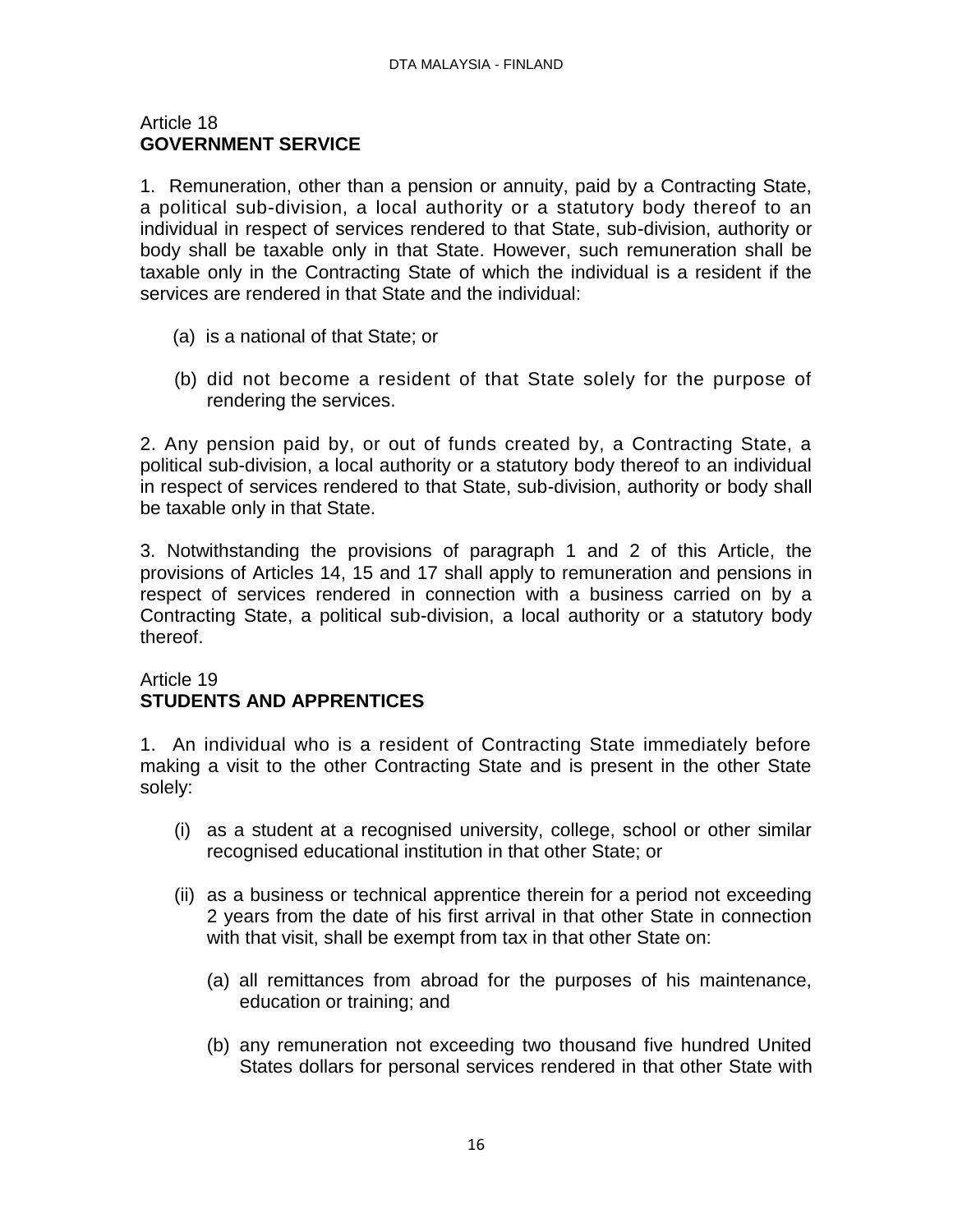a view to supplementing the resources available to him for such purposes.

2. An individual who is a resident of a Contracting State immediately before making a visit to the other Contracting State and is present in the other State for the purposes of study, research or training solely as a recipient of a grant, allowance or award from the Government of either State or from a scientific, educational, religious or charitable organization or under a technical assistance programme entered into by the Government of either State for a period not exceeding 2 years from the date of his first arrival in that other State in connection with that visit shall be exempt from tax in that other State on:

- (a) the amount of such grant, allowance or award;
- (b) all remittances from abroad for the purposes of his maintenance, education or training; and
- (c) any remuneration not exceeding two thousand five hundred United States dollars in respect of services in that other State provided the services are performed in connection with his study, research or training or are incidental thereto.

3. An individual who is a resident of a Contracting State immediately before making a visit to the other Contracting State and is present in the other State solely as an employee of, or under contract with, the Government or an enterprise of the first-mentioned State solely for the purpose of acquiring technical, professional or business experience for a period not exceeding 12 months from the date of his first arrival in the other State in connection with that visit shall be exempt from tax in that other State on:

- (a) all remittances from abroad for the purposes of his maintenance, education or training; and
- (b) any remuneration not exceeding two thousand five hundred United States dollars for personal services rendered in that other State provided such services are in connection with his studies or training or are incidental thereto.
- 4. For the purposes of this Article the term "Government":
	- (a) in the case of Finland, means the Government of Finland and shall include:
		- (i) the municipalities;
		- (ii) the statutory bodies; and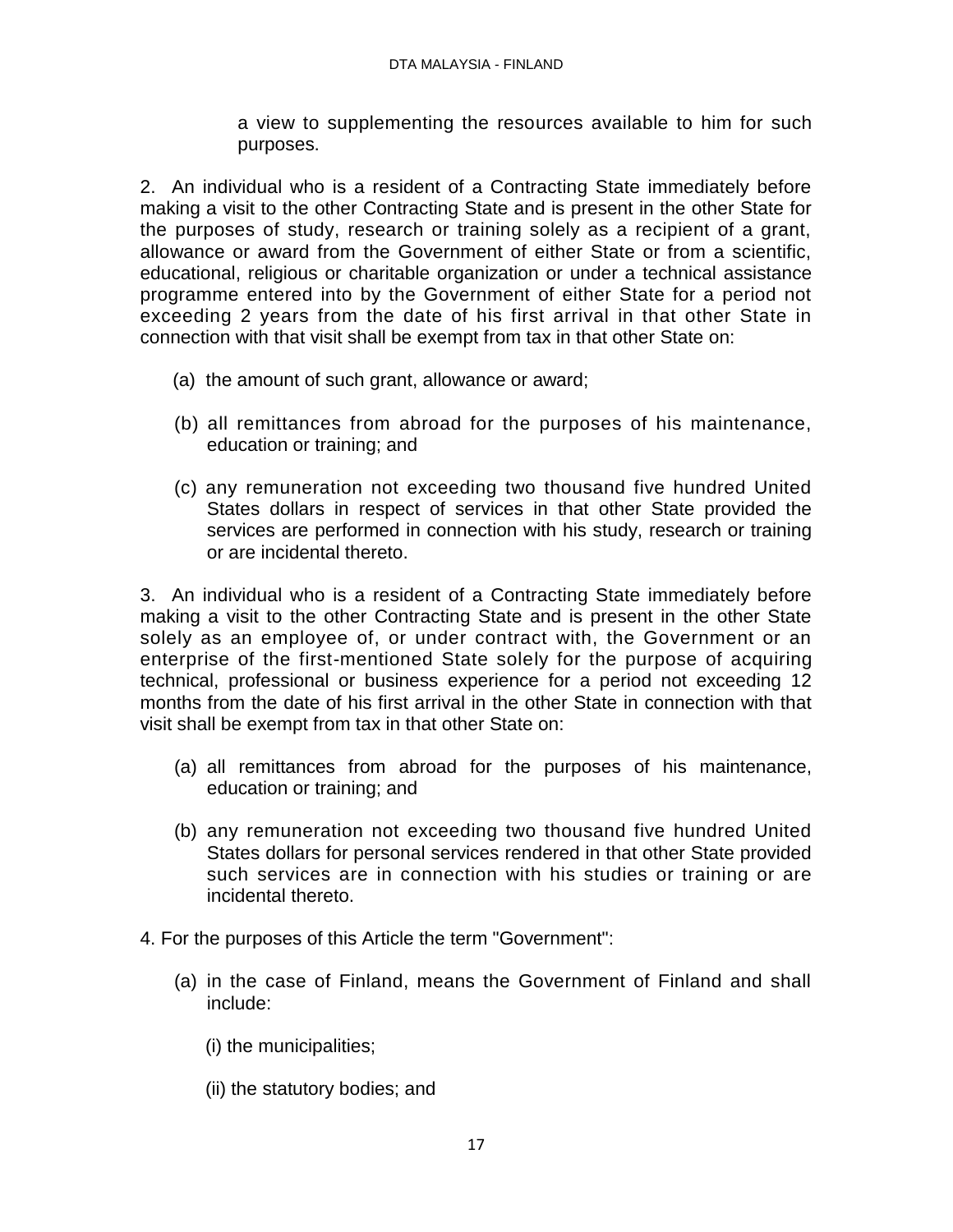- (iii) any institution wholly or mainly owned by the Government of Finland or the municipalities or the statutory bodies thereof, as may be agreed from time to time between the competent authorities of the Contracting States;
- (b) in the case of Malaysia, means the Government of Malaysia and shall include:
	- (i) the governments of the States;
	- (ii) the local authorities;
	- (iii) the statutory bodies;
	- (iv) the Bank Negara Malaysia; and
	- (v) such institutions, the capital of which is wholly or mainly owned by the Government of Malaysia or the governments of the States or the local authorities or the statutory bodies thereof, as may be agreed from time to time between the competent authorities of the Contracting States.

## Article 20 **OTHER INCOME**

Items of income of a resident of a Contracting State not dealt with in the foregoing Articles, shall be taxable only in that State except that, if such income is derived from sources in the other Contracting State, it may also be taxed in that other State.

#### Article 21

## **ELIMINATION OF DOUBLE TAXATION**

1. The laws in force in either of the Contracting States shall continue to govern the taxation of income in the respective Contracting State except where express provision to the contrary is made in this Agreement. Where income is subject to tax in both Contracting States relief from double taxation shall be given in accordance with the following paragraphs of this Article.

- 2. In Finland double taxation shall be eliminated as follows:
	- (a) Where a resident of Finland derives income which, in accordance with the provisions of the Agreement, may be taxed in Malaysia, Finland shall, subject to the provisions of subparagraph (b), allow as a deduction from the tax on income of that person, an amount equal to the tax on income paid in Malaysia. Such deduction shall not, however, exceed that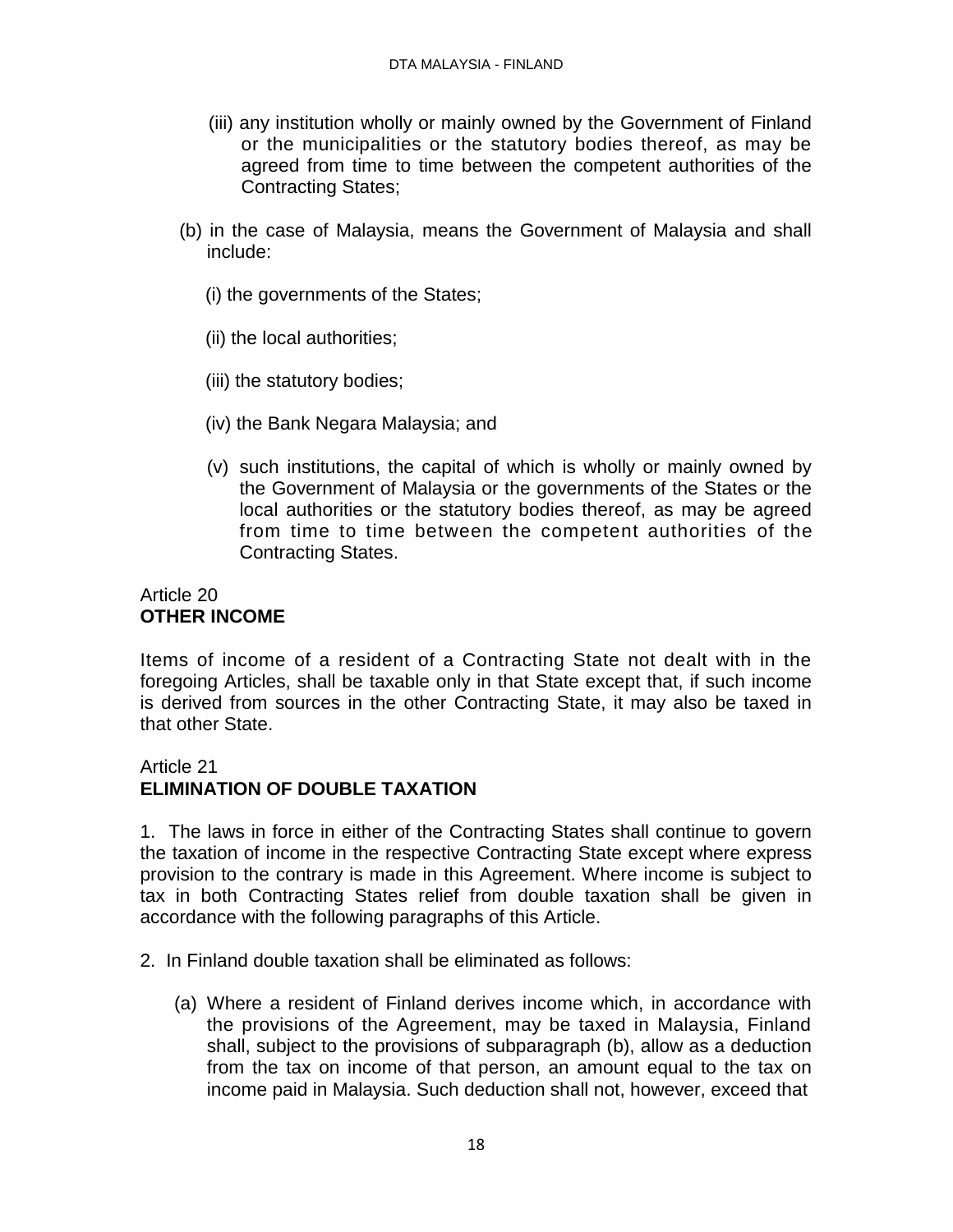part of the tax on income, as computed before the deduction is given, which is attributable to the income which may be taxed in Malaysia.

- (b) Dividends paid by a company which is a resident of Malaysia to a company which is a resident of Finland shall be exempt from Finnish tax to the extent that the dividends would have been exempt from tax under Finnish taxation law if both companies had been residents of Finland.
- (c) Where in accordance with any provision of the Agreement income derived by a resident of Finland is exempt from tax in Finland, Finland may nevertheless, in calculating the amount of tax on the remaining income of such resident, take into account the exempted income.

3. In the case of Malaysia, subject to the provisions of the law of Malaysia regarding the allowance as a credit against Malaysian tax of tax payable in any country other than Malaysia, the amount of Finnish tax payable under the law of Finland and in accordance with the provisions of the Agreement, by a resident of Malaysia in respect of income from sources within Finland shall be allowed as a credit against Malaysian tax payable in respect of such income, but in an amount not exceeding the portion of Malaysian tax which such income bears to the entire income chargeable to Malaysian tax.

4. For the purposes of paragraph 2 of this Article, the term "tax on income paid in Malaysia" shall be deemed to include Malaysian tax which would, under the law of Malaysia and in accordance with the Agreement, have been payable on:

- (a) any income derived from sources in Malaysia had the income not been exempted from Malaysian tax in accordance with:
	- (i) sections 54A, 54B, 60A, 60B and Schedule 7A of the Income Tax Act 1967 of Malaysia or sections 21, 22, 26, 30KA or 30Q of the Investment Incentives Act 1968 of Malaysia, so far as they were in force on, and have not been modified since, the date of signature of the Agreement or have been modified only in minor respects so as not to affect their general character; or
	- (ii) any other provisions which may subsequently be agreed in an Exchange of Letters between the Governments of the Contracting States to be of a substantially similar character;
- (b) interest to which paragraph 3 of Article 11 applies had that interest not been exempted from Malaysian tax in accordance with that paragraph;
- (c) approved industrial royalties to which paragraph 3 of Article 12 applies had those royalties not been exempted from Malaysian tax in accordance with that paragraph.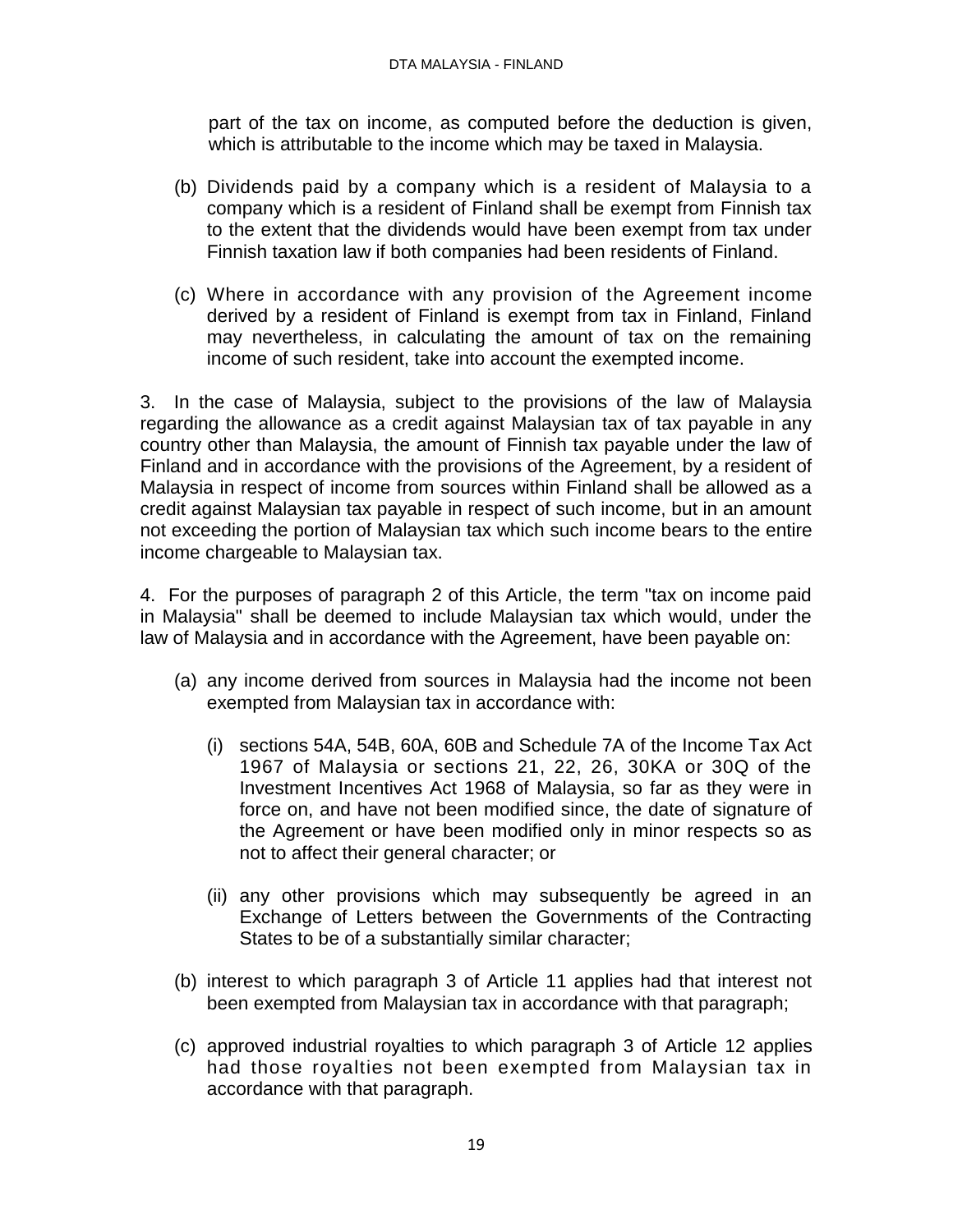5. Where royalties derived by a resident of Finland are, as film rentals, subject to the cinematograph film hire duty in Malaysia, that duty shall, for the purposes of sub-paragraph (a) of paragraph 2 of this Article, be deemed to be Malaysian tax.

#### Article 22 **NON-DISCRIMINATION**

1. Nationals of a Contracting State shall not be subjected in the other Contracting State to any taxation or any requirement connected therewith, which is other or more burdensome than the taxation and connected requirements to which nationals of that other State in the same circumstances are or may be subjected.

2. The taxation on a permanent establishment which an enterprise of a Contracting State has in the other Contracting State shall not be less favourably levied in that other State than the taxation levied on enterprises of that other State carrying on the same activities. This provision shall not be construed as obliging a Contracting State to grant to residents of the other Contracting State any personal allowances, reliefs and reductions for taxation purposes on account of civil status or family responsibilities which it grants to its own residents.

3. Enterprises of a Contracting State, the capital of which is wholly or partly owned or controlled, directly or indirectly, by one or more residents of the other Contracting State, shall not be subjected in the first-mentioned State to any taxation or any requirement connected therewith which is other or more burdensome than the taxation and connected requirements to which other similar enterprises of the first-mentioned State are or may be subjected.

4. Moreover nothing contained in this Article shall be construed as obliging a Contracting State to grant to nationals of the other Contracting State not resident in the first-mentioned State those personal allowances, reliefs and reductions for tax purposes which are by law available on the date of signature of this Agreement only to nationals of the first-mentioned State or to such other persons specified therein who are not resident in that State.

5. In this Article the term "taxation" means taxes to which the Agreement applies.

## Article 23 **MUTUAL AGREEMENT PROCEDURE**

1. Where a resident of a Contracting State considers that the actions of one or both of the Contracting States result or will result for him in taxation not in accordance with the provisions of this Agreement, he may, irrespective of the remedies provided by the domestic law of those States, present his case to the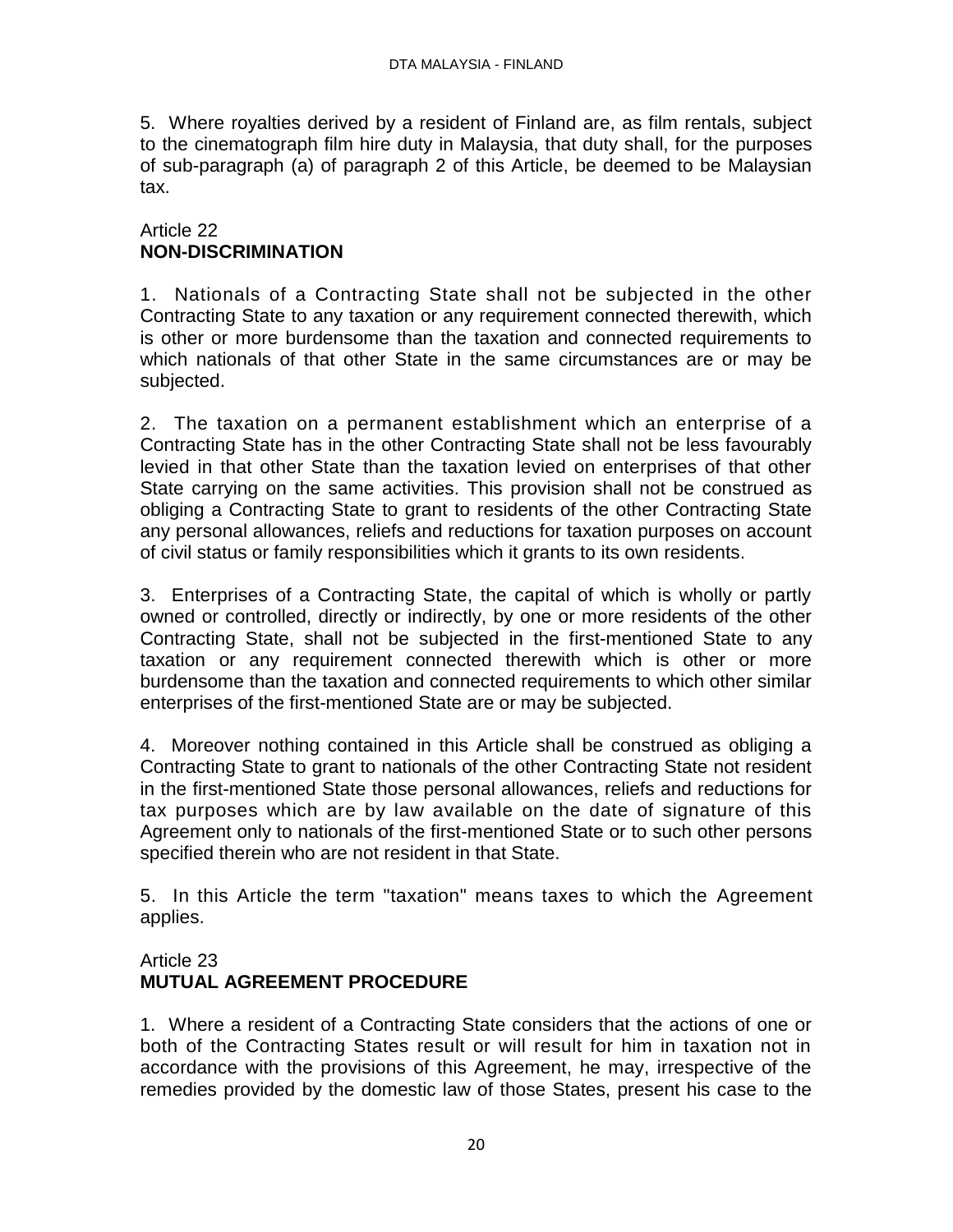competent authority of the Contracting State of which he is a resident. The case must be presented within two years from the first notification of the action resulting in taxation not in accordance with the provisions of the Agreement.

2. The competent authority shall endeavour, if the objection appears to it to be justified and if it is not itself able to arrive at a satisfactory solution, to resolve the case by mutual agreement with the competent authority of the other Contracting State, with a view to the avoidance of taxation which is not in accordance with the Agreement. Any agreement reached shall be implemented notwithstanding any time limits in the domestic law of the Contracting States.

3. The competent authorities of the Contracting States shall endeavour to resolve by mutual agreement any difficulties or doubts arising as to the interpretation or application of the Agreement. They may also consult together for the elimination of double taxation in cases not provided for in the Agreement. In particular, they may consult together for the purpose of reaching an agreement on the allocation of income in cases referred to in Article 9.

4. The competent authorities of the Contracting States may communicate with each other directly for the purpose of reaching an agreement in the sense of the preceding paragraphs. When it seems advisable in order to reach agreement to have an oral exchange of opinions, such exchange may take place through a body consisting of representatives of the competent authorities of the Contracting States.

#### Article 24 **EXCHANGE OF INFORMATION**

1. The competent authorities of the Contracting States shall exchange such information as is necessary for carrying out the provisions of this Agreement or of the domestic laws of the Contracting States concerning taxes covered by the Agreement insofar as the taxation thereunder is not contrary to the Agreement. The exchange of information is not restricted by Article 1. Any information received by a Contracting State shall be treated as secret in the same manner as information obtained under the domestic laws of that State and shall be disclosed only to persons or authorities (including courts and administrative bodies) involved in the assessment or collection of, the enforcement or prosecution in respect of, or the determination of appeals in relation to, the taxes covered by the Agreement. Such persons or authorities shall use the information only for such purposes. They may disclose the information in public court proceedings or in judicial decisions.

2. In no case shall the provisions of paragraph 1 of this Article be construed so as to impose on a Contracting State the obligation: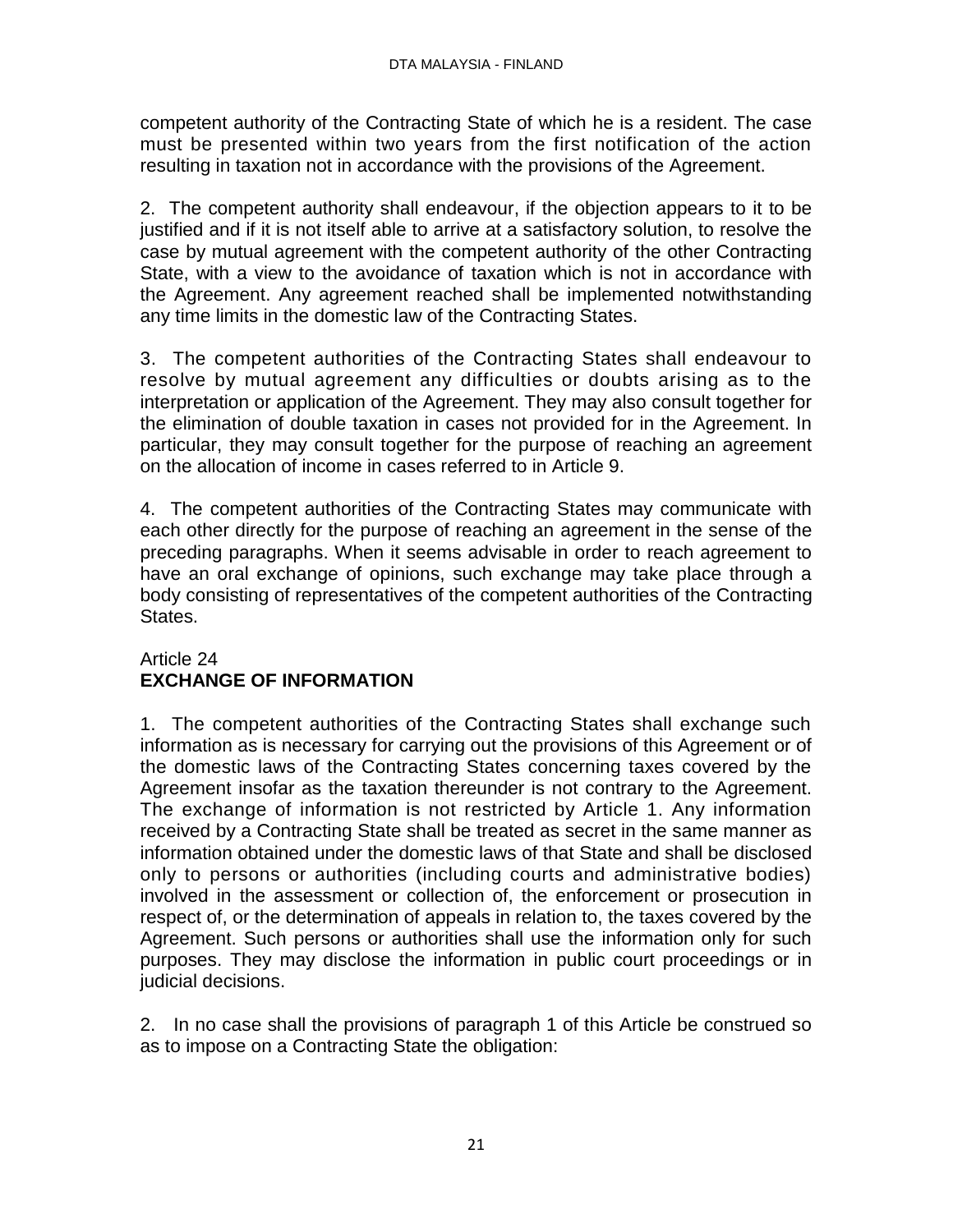- (a) to carry out administrative measures at variance with the laws or the administrative practice of that or of the other Contracting State;
- (b) to supply information which is not obtainable under the laws or in the normal course of the administration of that or of the other Contracting State:
- (c) to supply information which would disclose any trade, business, industrial, commercial or professional secret or trade process, or information, the disclosure of which would be contrary to public policy.

#### Article 25 **DIPLOMATIC AGENTS AND CONSULAR OFFICERS**

Nothing in this Agreement shall affect the fiscal privileges of diplomatic agents or consular officers under the general rules of international law or under the provisions of special agreements.

#### Article 26 **ENTRY INTO FORCE**

1. The Governments of the Contracting States shall notify each other that the constitutional requirements for the entry into force of this Agreement have been complied with.

2. The Agreement shall enter into force thirty days after the date of the later of the notifications referred to in paragraph 1 of this Article and its provisions shall have effect:

- (a) in Finland:
	- (i) in respect of taxes withheld at source, to income derived on or after 1st January in the calendar year next following the year in which the Agreement enters into force;
	- (ii) in respect of other taxes on income, to taxes chargeable for any taxable year beginning on or after 1st January in the calendar year next following the year in which the Agreement enters into force;
- (b) in Malaysia:

in respect of Malaysian tax for any year of assessment beginning on or after 1st January in the second calendar year following the year in which the Agreement enters into force.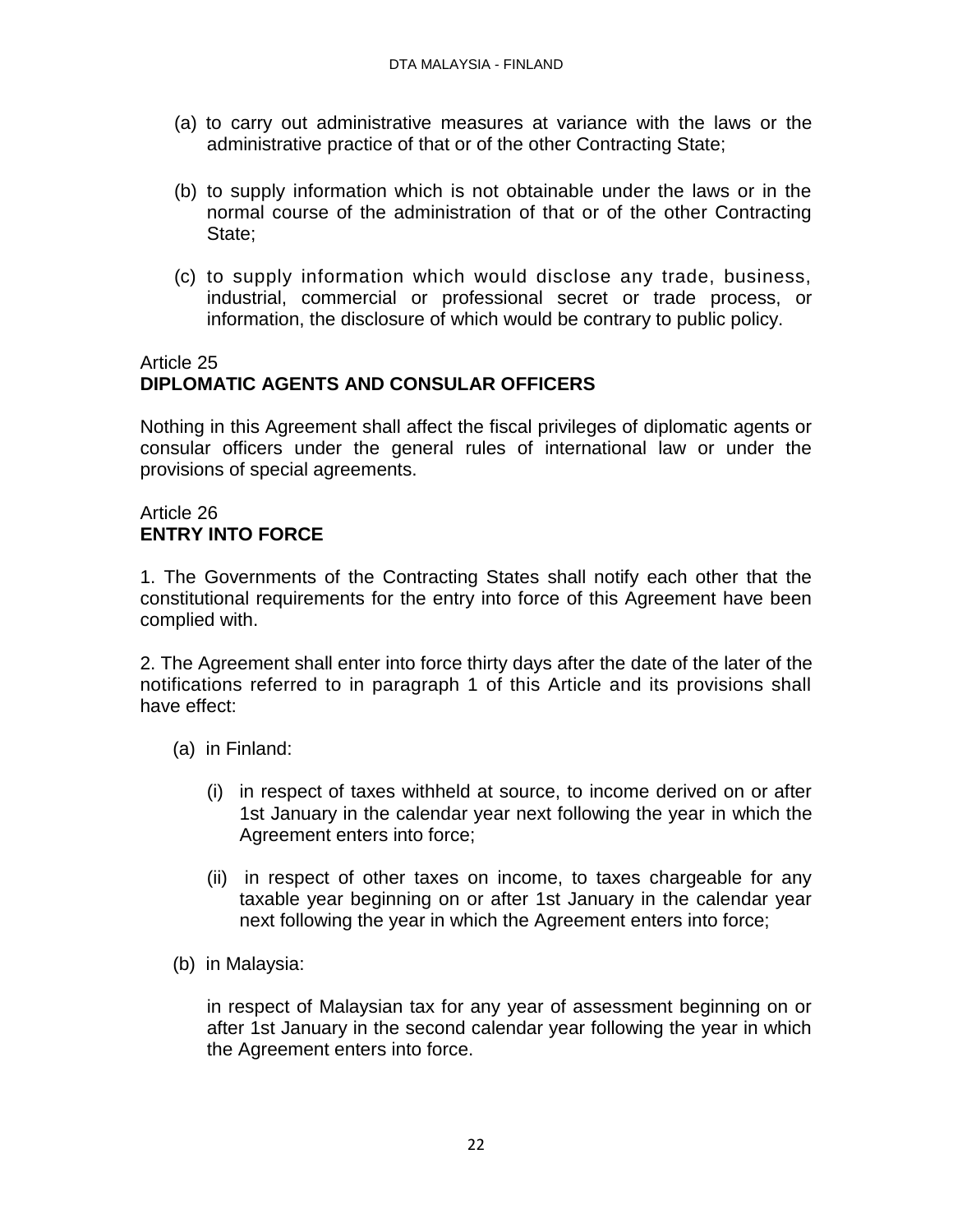#### Article 27 **TERMINATION**

This Agreement shall remain in force until terminated by a Contracting State. Either Contracting State may terminate the Agreement through diplomatic channels, by giving written notice of termination on or before the Thirtieth day of June of any calendar year following after the period of five years from the date on which the Agreement enters into force. In such event, the Agreement shall cease to have effect:

(a) in Finland:

(i) in respect of taxes withheld at source, to income derived on or after 1st January in the calendar year next following the year in which the notice is given;

(ii) in respect of other taxes on income, to taxes chargeable for any taxable year beginning on or after 1st January in the calendar year next following the year in which the notice is given;

(b) in Malaysia:

in respect of Malaysian tax for any year of assessment beginning on or after 1st January in the second calendar year following the year in which the notice is given.

IN WITNESS WHEREOF the undersigned, duly authorised thereto, have signed this Agreement.

Done in duplicate at Kuala Lumpur the 28th March 1984, in the Finnish language, Bahasa Malaysia and the English language, all three texts being equally authentic. In the case of any divergence of interpretation the English text shall prevail.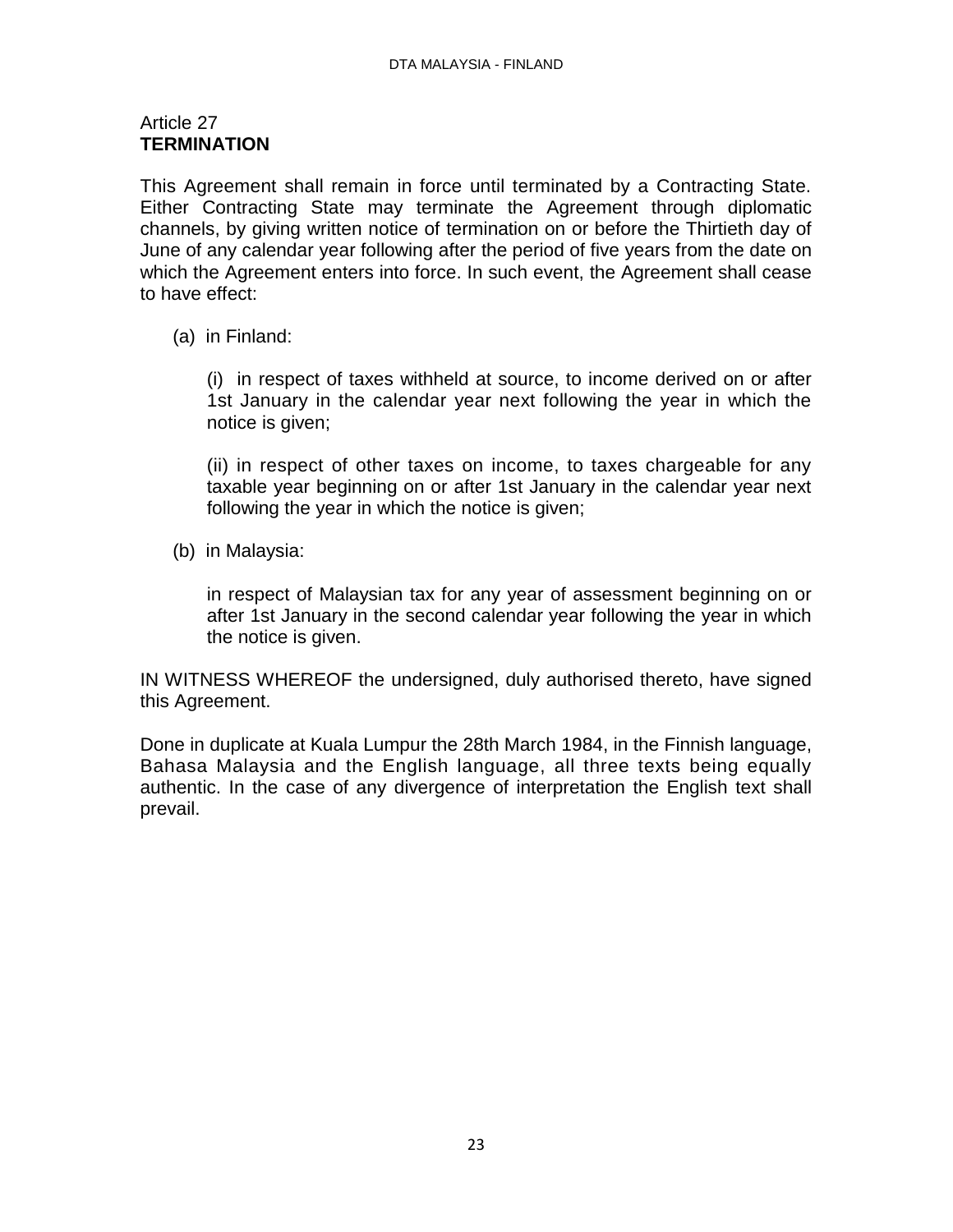#### **PROTOCOL**

At the signing today of the Agreement between the Government of Finland and the Government of Malaysia for the avoidance of double taxation and the prevention of fiscal evasion with respect to taxes on income the undersigned have agreed upon the following provisions which shall from an integral part of the Agreement:

1. AD ARTICLES 5, 6 AND 7.

Under Finnish taxation law income from agriculture or forestry is treated as income from immovable property. Accordingly, income from agriculture or forestry carried on in Finland shall, in the case of Finland, for the purposes of the Agreement be treated as income from immovable property referred to in Article 6 of the Agreement.

Under Malaysian taxation law income from agriculture, or timber or other forest produce, is treated as business income. Accordingly, a farm or plantation, or a place of timber or other forest produce, shall, in the case of Malaysia, for the purposes of Article 7 of the Agreement be regarded as a permanent establishment referred to in Article 5 of the Agreement.

#### 2. AD ARTICLE 10.

Where, for the purposes of Article VII of the Agreement between the Government of Malaysia and the Government of the Republic of Singapore for the Avoidance of Double Taxation and the Prevention of Fiscal Evasion with respect to Taxes on Income signed in Singapore on 26th December, 1968—

- (a) a dividend was paid by a company—
	- (i) which was resident in both Malaysia and Singapore and the meeting at which the dividend was declared was held in Malaysia; or
	- (ii) which was resident in Singapore and at the time of payment of that dividend the company declared itself to be a resident of Malaysia, the dividend shall be deemed to have been paid by a company resident in Malaysia;
- (b) a dividend was paid by a company—
	- (i) which was resident in both Malaysia and Singapore and the meeting at which the dividend was declared was held in Singapore; or
	- (ii) which was resident in Malaysia and at the time of payment of that dividend the company declared itself to be a resident of Singapore, the dividend shall be deemed to have been paid by a company not resident in Malaysia.